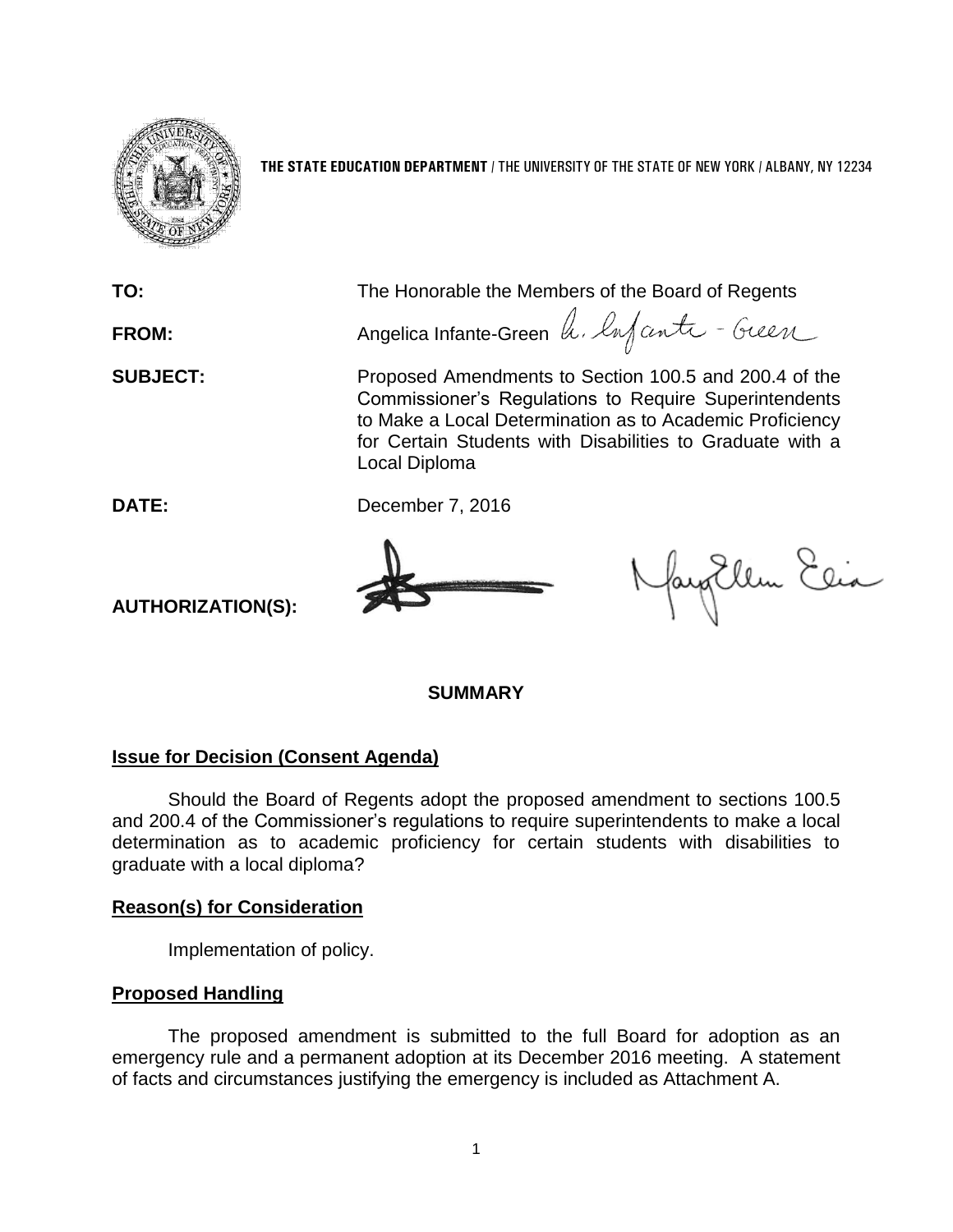## **Procedural History**

At its June 2016 Regents meeting, the Board of Regents adopted the proposed amendment. A Notice of Emergency Adoption and Proposed Rule Making was published in the State Register on July 6, 2016. Following the 45-day public comment period required under the State Administrative Procedure Act, the Department received several comments on the proposed amendment. A second emergency adoption was taken at the September 2016 meeting, effective September 18, 2016, to ensure that the proposed amendment adopted at the June 2016 Regents meeting remained continuously in effect until it could be revised and adopted as a permanent rule.

The proposed amendment was then revised in response to public comment and a third emergency adoption was taken at the October Regents meeting to ensure that the proposed amendment adopted at the September meeting, with the revisions made as a result of public comment, remained continuously in effect until it could be permanently adopted. A Notice of Emergency Adoption and Revised Rule Making was published in the State Register on November 2, 2016. Following the 30-day public comment period, the Department received some additional comments on the proposed amendment. The proposed amendment is being presented to the Board of Regents at its December meeting for permanent adoption. If adopted at the December meeting, the proposed amendment will become effective as a permanent rule on December 28, 2016. However, the emergency action taken at the October Regents meeting will expire on December 16, 2016. Therefore, a fourth emergency adoption is also necessary to ensure that the amendment adopted at the October meeting, with the revisions made as a result of public comment, remains continuously in effect until it can be permanently adopted. A copy of the proposed amendments and the Assessment of Public Comment are attached (see Attachments B, C and D). Supporting materials for the proposed amendment are available upon request from the Secretary to the Board of Regents.

## **Background Information**

It is essential that we have high expectations for what students with disabilities can learn and to provide reasonable accommodations for them to demonstrate that they have reached the standards. With these high expectations for students, we must also have high expectations for teaching with appropriate opportunities, supports, services and instruction provided to students with disabilities.

## Safety Net Options for Students with Disabilities

Over the past several years, the Board of Regents has reviewed and revised the safety net options available to students with disabilities. Currently, there are three safety net options available to students with disabilities to graduate with a local diploma:

1. **Low Pass Rate Safety Net Option:** 5 required Regents exams with a score of  $55 - 64$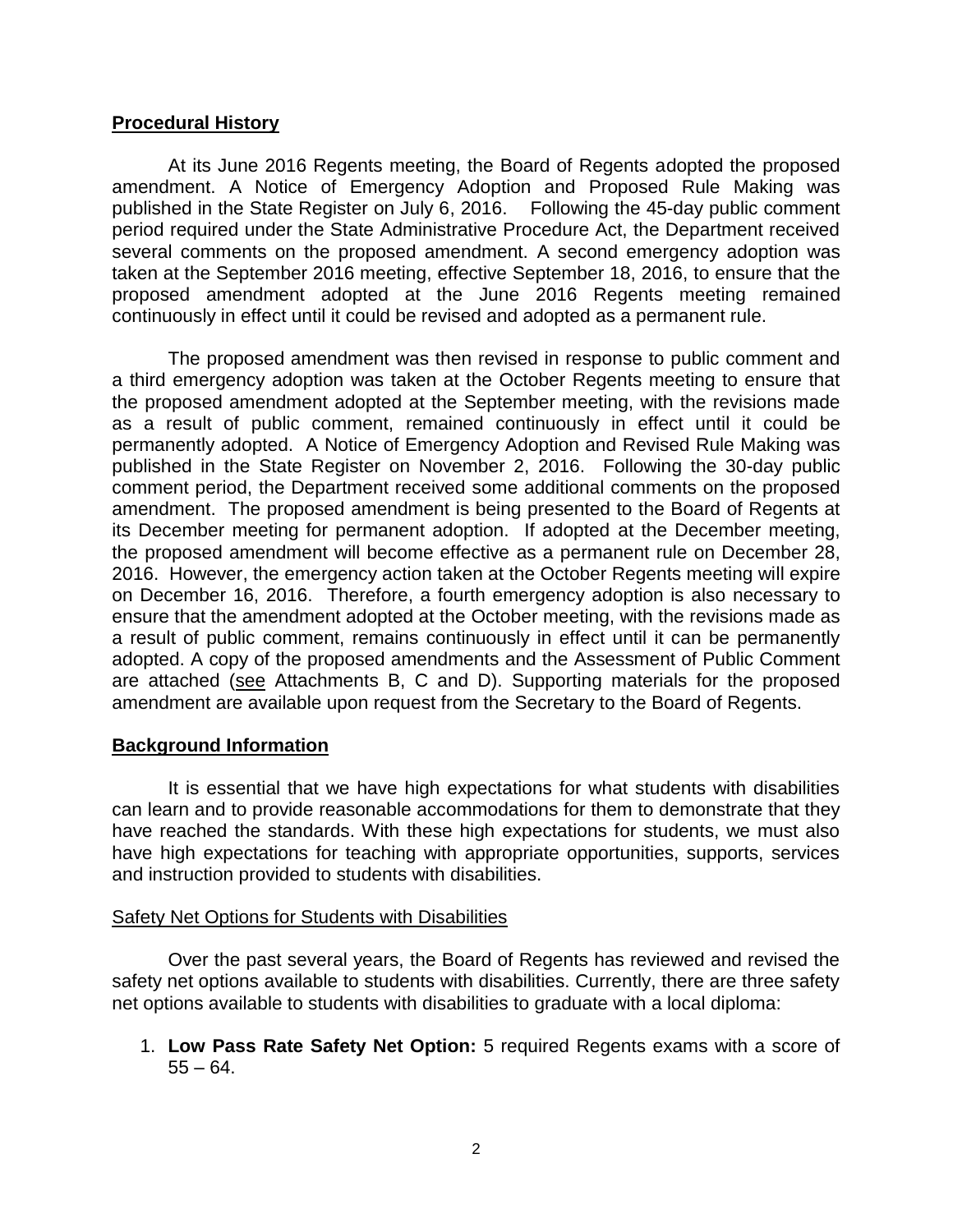- 2. **Low Pass Rate Safety Net Option with Appeal:** Students who score up to three points below a score of 55 on a Regents exam would be eligible to receive the local diploma via appeal if all of the conditions of appeal are met.
- 3. **Compensatory Safety Net Option:** A student with a disability may receive a local diploma if he/she scores between 45-54 on one or more of the Regents exams required for graduation, other than English language arts (ELA) or mathematics, but achieves a score of 65 or higher on another required Regents exam which can compensate for the lower score. A score of 65 or higher on a single examination may not be used to compensate for more than one examination for which a score of 45-54 is earned.

## **Summary of Amendments Adopted in June and September 2016**

## Superintendent's Review

All students with disabilities must be held to high expectations and be provided meaningful opportunities to participate and progress in the general education curriculum to prepare them to graduate with a regular high school diploma. The majority of students with disabilities can meet the State's learning standards for graduation. However, there are some students who, because of their disabilities, are unable to demonstrate their proficiency on standard State assessments, even with testing accommodations. For these students, at its June 2016 Regents meeting, the Board of Regents adopted an amendment to the Commissioner's regulations to ensure that students with disabilities have demonstrated that they have met the State's learning standards. The amendment required superintendents (or the principal/head of school of a registered nonpublic school or charter school, as applicable) to review, document and provide a written certification/assurance that there is evidence that the student has otherwise met the standards for graduation with a local high school diploma. Because ELA and math are foundation skills for which there must be a standardized measure of achievement, this option does require a minimum score on the ELA and math Regents exams. However, for the other three exams required for graduation, this option allows review of other documentation of proficiency when the student cannot pass one or more of these exams.

The conditions of the review are detailed below:

## *Applicability*

This option is open to students with disabilities with a current Individualized Education Program (IEP) only. It does not apply to students with section 504 accommodation plans or students who have been declassified from special education.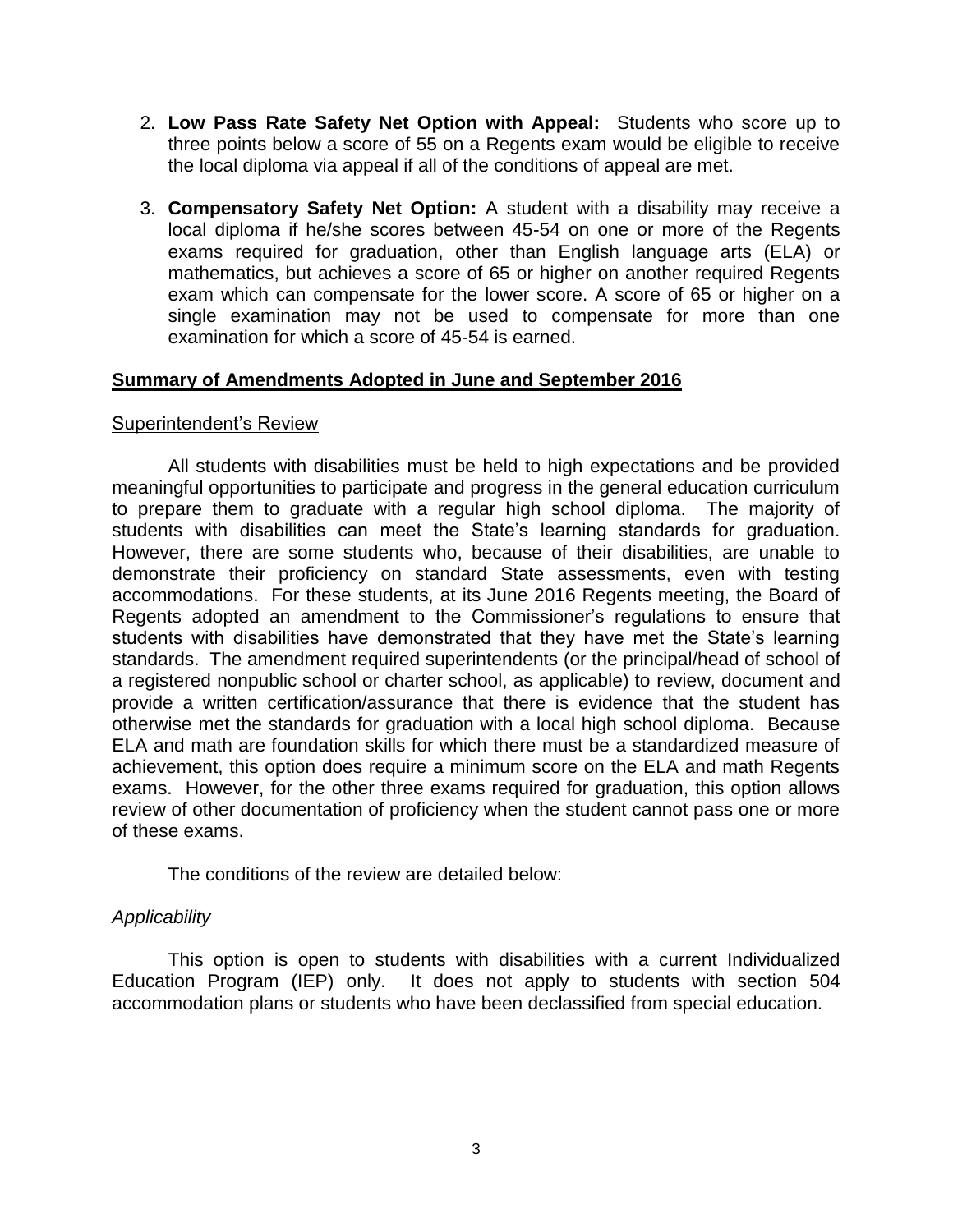## *Superintendent Review*

At its June meeting, the Board of Regents adopted regulations to require a superintendent to conduct an automatic review of an eligible student with a disability for a local diploma if the student otherwise met the standards for graduation with a local diploma, but he/she was not successful, because of his/her disability, at demonstrating his/her proficiency on the Regents exams required for graduation. However, in response to public comment, the proposed amendment was revised to require that for reviews conducted on or after October 18, 2016, the superintendent may only consider an eligible student for a local diploma through the superintendent determination pathway *upon receipt of a written request from the student's parent or guardian.* Such request must be submitted in writing to the student's school principal or chairperson of the district's Committee on Special Education (CSE). A written request received by the school principal, chairperson of the district's CSE, or any other employee of the school, must be forwarded to the school superintendent immediately upon its receipt.

## *Process*

Under this pathway, a school superintendent has the responsibility to determine if a student with a disability has otherwise met the standards for graduation with a local diploma when such student has not been successful, because of his/her disability, at demonstrating his/her proficiency on the Regents exams required for graduation.

## *Conditions*

 $\overline{a}$ 

- 1. The student has a current IEP and is receiving special education programs and/or related services.
- 2. The student did not meet the graduation requirements through the low pass  $(55-64)$  safety net option<sup>1</sup> or the compensatory option<sup>2</sup> [section 100.5(b)(7)(vi)(c) and (d)(7)].
- 3. The student must have earned the required course credits and have passed, in accordance with district policy, all courses required for graduation, including the Regents courses to prepare for the corresponding required Regents exam areas (ELA, math, social studies, and science).
- 4. The student must have received a minimum score of 55 on both the Regents ELA and math exams or a successful appeal of a score between 52 and 54.

<sup>1</sup> A student also has the option to appeal a score of 52-54 on up to two Regents exams pursuant to section 100.5(b)(7)(vi)(c). While the appeal option exists, it is not required in order for a student to be considered for the superintendent's determination option.

<sup>&</sup>lt;sup>2</sup> A student also has the option to appeal the ELA and/or math scores pursuant to section 100.5(d)(7). While the appeal option exists, it is not required in order for a student to be considered for the superintendent's determination option.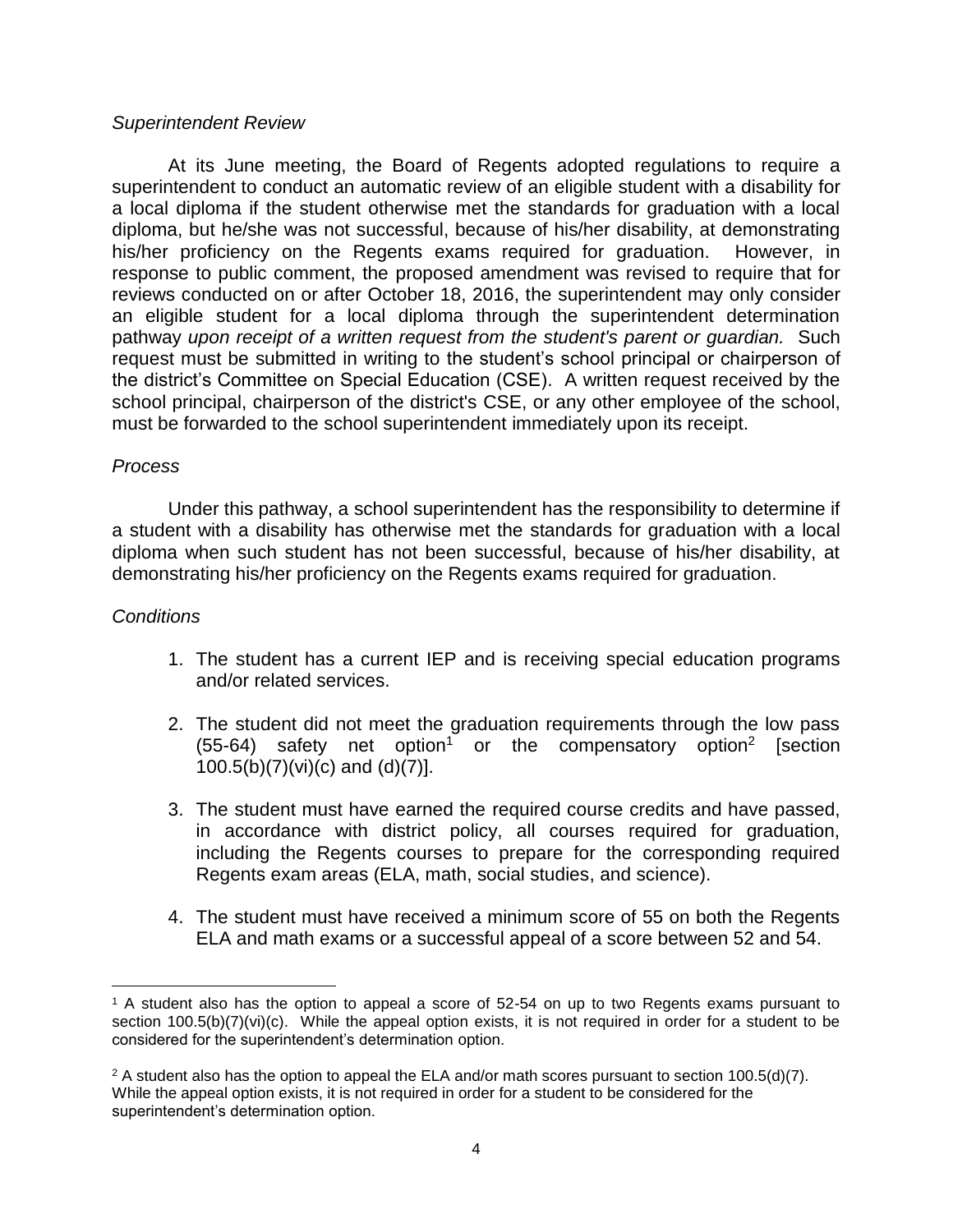- 5. There must be evidence that the student participated in the other exams required for graduation pursuant to section 100.5(a)(5), but has not passed one or more of these as required for graduation.
- 6. In a subject area where the student was not able to demonstrate his/her proficiency of the State's learning standards through the corresponding Regents assessment required for graduation, there must be evidence that the student has otherwise demonstrated graduation level proficiency in the subject area.

## *Review and Documentation*

In conducting a review to ensure the student has met the academic standards, the superintendent must consider evidence that demonstrates that the student:

- 1. Passed courses culminating in the exam required for graduation, in accordance with the grading policies of the district. In making this determination, the superintendent may consider the student's final course grade as well as student work completed throughout the school year and/or interim grades on homework, projects, class work, quizzes, tests, etc., that demonstrate that the student has met the learning standards for the course; and
- 2. Actively participated in the exam required for graduation.

The superintendent must sign an assurance on the form that certifies that the information is accurate and the superintendent attests that the student has met graduation requirements. A copy of the form must be placed in the student's record and a copy must be submitted to the Department no later than August  $31<sup>st</sup>$  following the student's graduation.

## *Decision*

A determination by the superintendent is final.

## *Audit*

The Commissioner shall periodically audit the determinations granted by superintendents to ensure that conditions described above are being met.

## Allowance of Low Pass Appeal in Addition to Compensatory Option

Prior to the adoption of the emergency rule at the June Regents meeting, students with disabilities who made use of the compensatory option described above were not eligible to also make use of the low pass appeal wherein they are able to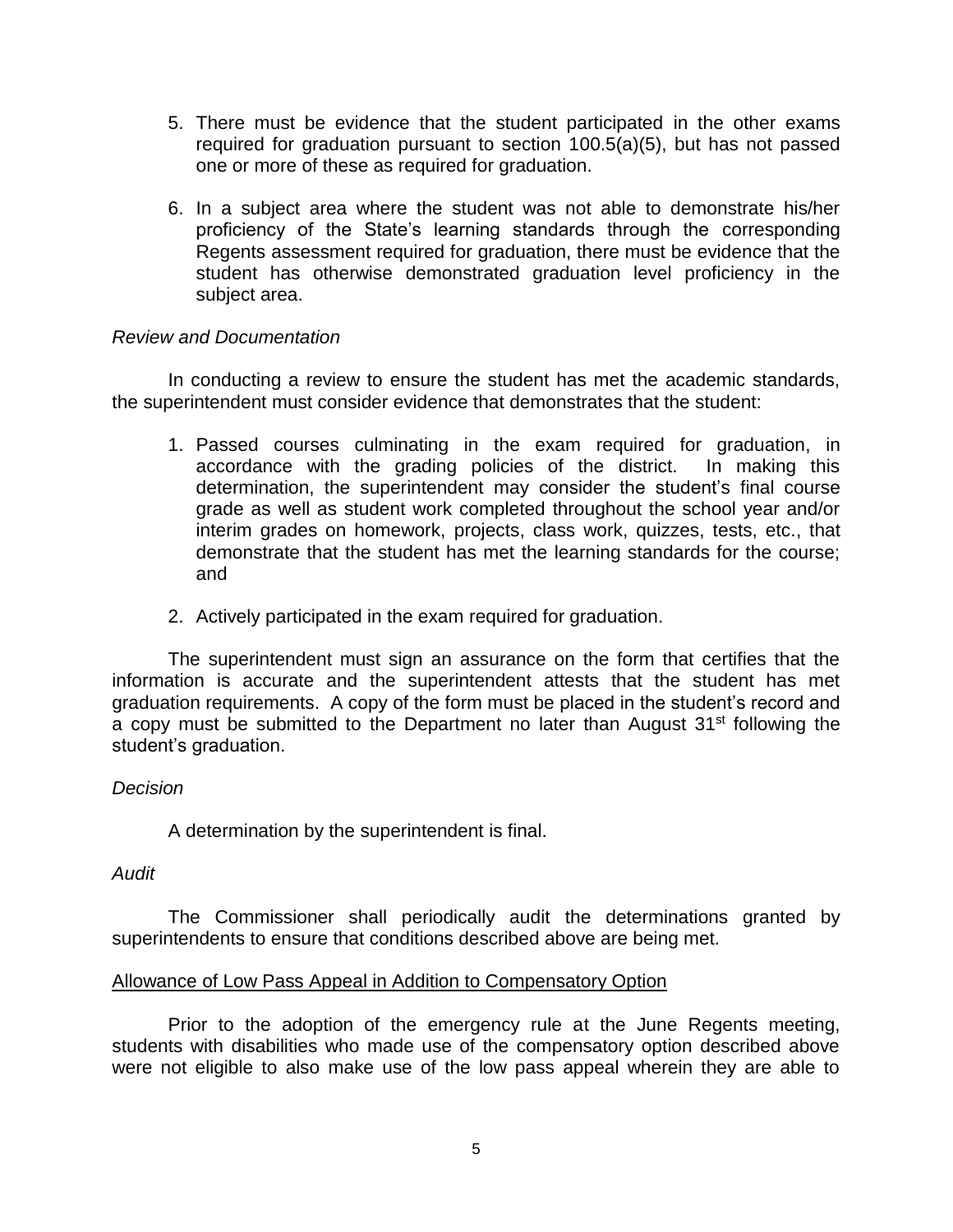appeal scores of 52-54. The amendment adopted in June removes this prohibition and allows these students to make use of both options in meeting graduation requirements. **October Revisions to proposed amendment as a result of public comment**

In response to public comment and questions raised by the field, the following major revisions were made to the proposed amendment:

- Section 100.5(d)(12) of the proposed amendment was revised to require that on or after October 18, 2016 (the effective date of the revised rule), a superintendent may only make a determination whether an eligible student has met the requirements for graduation through the superintendent determination pathway option upon receipt of a written request from an eligible student's parent or guardian.
- The proposed amendment has been further revised to do the following:
	- o Require that the student and the parent of the student receive written notice of the superintendent's determination with the copy of the completed superintendent's determination form and, where the superintendent determines that the student has met the requirements for graduation, the district must provide prior written notice that the student is not eligible to receive a free appropriate public education after graduation with a local diploma. Where the superintendent determines that the student has not met the requirements for graduation, the written notice shall inform the student and his/her parent that the student has the right to attend school until receipt of a local or Regents diploma or until the end of the school year in which the student turns age 21, whichever shall occur first;
	- $\circ$  Clarify that the definition of superintendent for purposes for this regulation only shall include the principal or head of school of charter schools and non-public schools, as applicable.
- In addition, in order to ensure appropriate transition planning, amendments to section 200.4(d)(2)(ix) are proposed to require that, for students of transition age, the development of transition goals and services at a CSE meeting must include a discussion with the student's parents of the student's progress toward receiving a diploma and that parents be provided with information explaining graduation requirements, including eligibility criteria and process for requesting the superintendent determination.

# **Related Regents Item(s)**

<http://www.regents.nysed.gov/meetings/2016/2016-06/p-12-education>

<http://www.regents.nysed.gov/meetings/2016/2016-09/meeting-board-regents-0>

<http://www.regents.nysed.gov/meetings/2016/2016-10/p-12-education>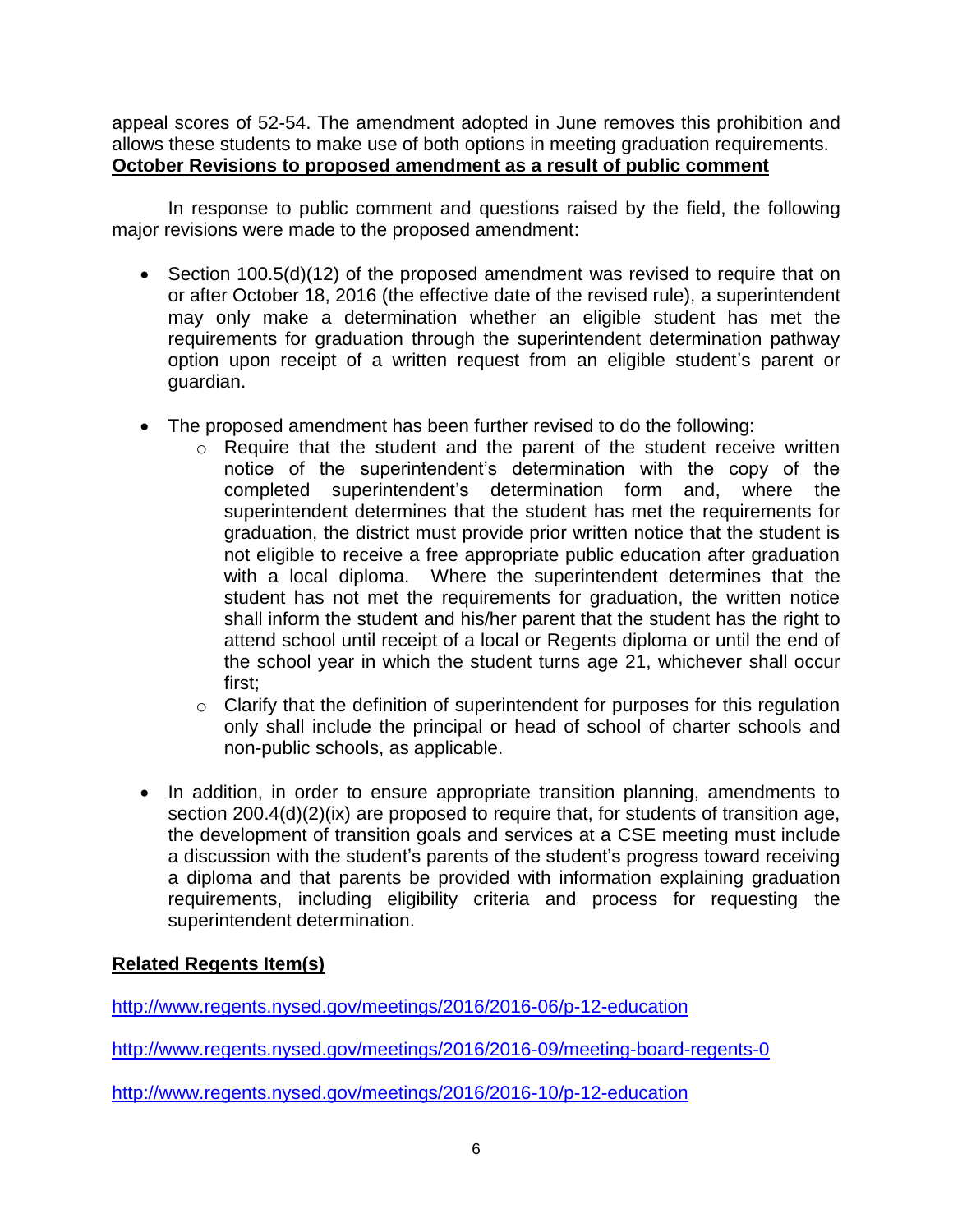## **Recommendation**

It is recommended that the Board of Regents take the following action:

VOTED: That a new paragraph (12) be added to subdivision (d) of section 100.5 of the Regulations of the Commissioner and clause (c) of subparagraph (i) of paragraph (7) of subdivision (d) of section 100.5, and subparagraph (ix) of paragraph (2) of subdivision (d) of section 200.4 of the Regulations of the Commissioner of Education be amended, as submitted, effective December 17, 2016; as an emergency action upon a finding by the Board of Regents that such action is necessary for the preservation of the general welfare in order to ensure that certain students with disabilities who are graduating from high school and their parents are aware that if they do not meet the graduation standards through the existing appeal and safety net options, that the parent may request that the superintendent make a determination as to whether the student has met the academic standards and is eligible for a diploma; and to further ensure that superintendents are on notice that they must make a determination as to whether certain students with disabilities are eligible for a local diploma if the student meets the requirements of the proposed amendment upon receipt of a written request from an eligible student's parent; and to further ensure that the emergency rule adopted at the June and September Regents meetings and as further revised at the October Regents meeting remain in effect until it can be adopted as a permanent rule; and

VOTED: That a new paragraph (12) be added to subdivision (d) of section 100.5 of the Regulations of the Commissioner and clause (c) of subparagraph (i) of paragraph (7) of subdivision (d) of section 100.5, and subparagraph (ix) of paragraph (2) of subdivision (d) of section 200.4 of the Regulations of the Commissioner of Education be amended, as submitted, effective December 28, 2016.

## **Timetable for Implementation**

If adopted at the December meeting, the revised emergency rule will become effective on December 17, 2016. If adopted as a permanent rule at the December 2016 Regents meeting, the proposed amendment will be effective as a permanent rule on December 28, 2016.

**Attachments**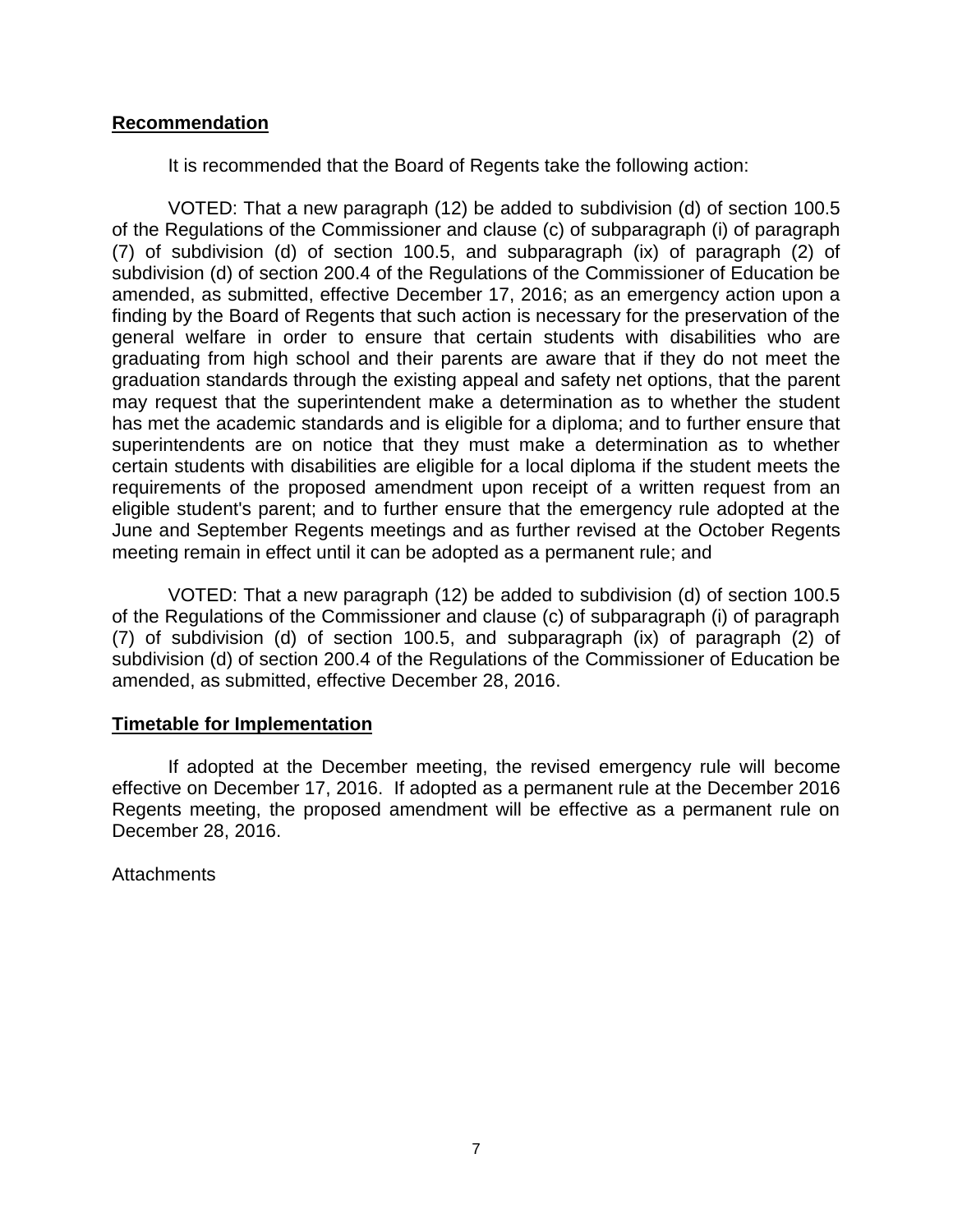#### *Attachment A*

#### **8 NYCRR §§ 100.5 & 200.4**

# STATEMENT OF FACTS AND CIRCUMSTANCES WHICH NECESSITATE EMERGENCY ACTION

All students with disabilities must be held to high expectations and be provided meaningful opportunities to participate and progress in the general education curriculum to prepare them to graduate with a regular high school diploma. The majority of students with disabilities can meet the State's learning standards for graduation. However, there are some students who, because of their disabilities, are unable to demonstrate their proficiency on standard State assessments, even with testing accommodations. For these students, the proposed amendment, which was adopted by the Board of Regents at its June 2016 meeting, provides a superintendent review option in order for certain students with disabilities to graduate with a local diploma, beginning with students graduating in June 2016.

The proposed amendment was readopted as a second emergency measure, effective September 18, 2016, to ensure that the emergency rule adopted at the June Regents meeting remained continuously in effect until it could be adopted as a permanent rule.

The proposed amendment was then substantially revised in response to public comment. For instance, section 100.5(d)(12)(iii) of the proposed amendment has been added to provide that on or after October 18, 2016 a superintendent may only make a determination whether a student has met the requirements for graduation through the superintendent determination pathway option upon receipt of a written request from an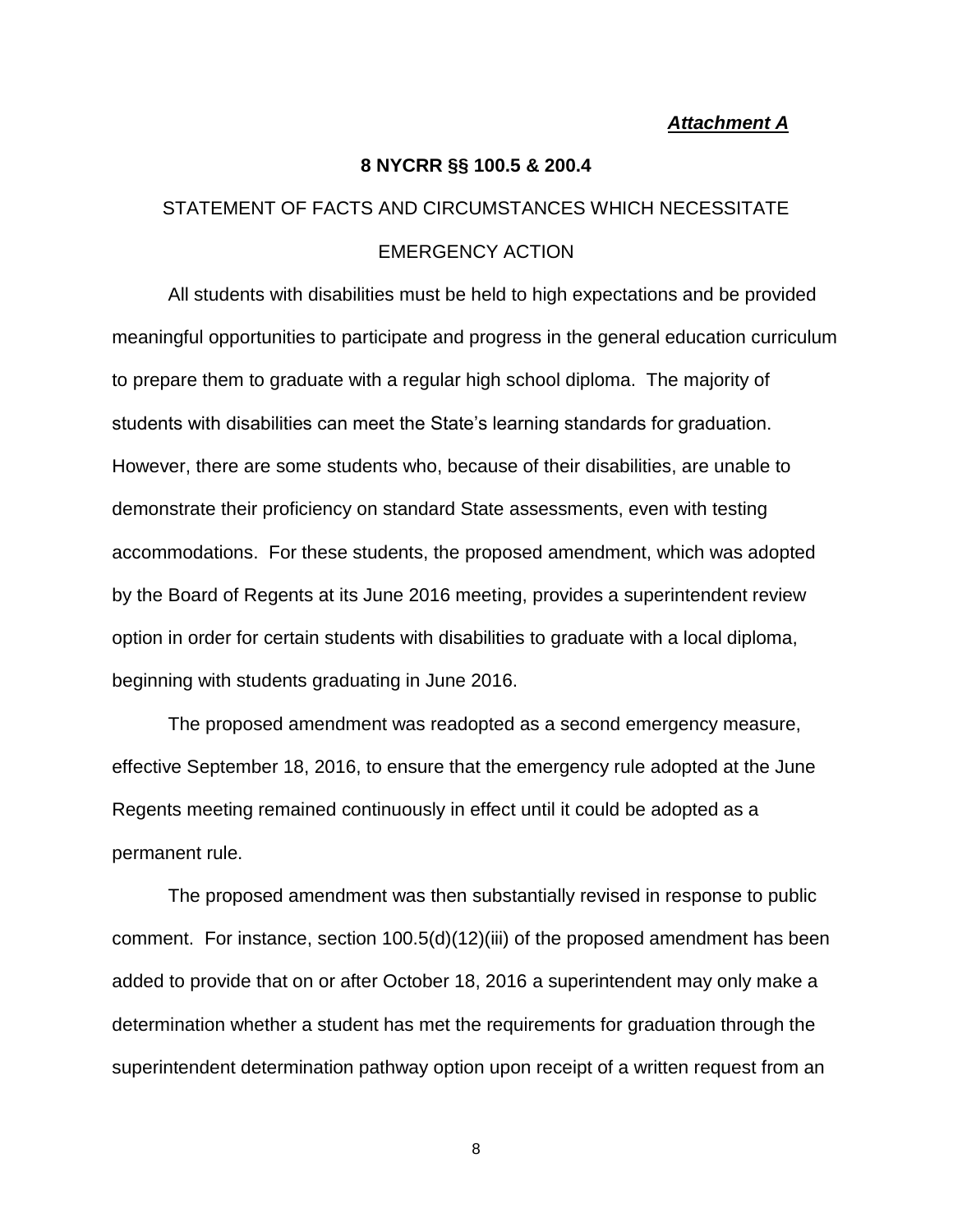eligible student's parent or guardian. In order to ensure appropriate transition planning, section 200.4 has also been amended to require that the development of transition goals and services must include a discussion with the student's parents of the student's progress toward receiving a diploma and that parents be provided with information explaining graduation requirements, including eligibility criteria and process for requesting the superintendent determination. The proposed amendment was readopted as a third emergency measure, effective October 18, 2016, to ensure that the emergency rule adopted at the June Regents meeting remained continuously in effect until it could be adopted as a permanent rule.

A Notice of Emergency Adoption and Revised Rule Making was published in the State Register on November 2, 2016. Following the 30 day public comment period prescribed in the State Administrative Procedure Act for revised rule makings, the proposed amendment will be presented to the Board of Regents at its December meeting for permanent adoption. If adopted, the proposed amendment will become effective on December 28, 2016 and the emergency action taken at the October Regents meeting will expire on December 16, 2016. Therefore, a fourth emergency adoption is necessary to ensure that the rule adopted at the October meeting remains continuously in effect until the effective date of its adoption as a permanent rule, and thereby ensure that certain students with disabilities who are graduating from high school and their parents are aware that if they do not meet the graduation standards through the existing appeal and safety net options, that the student's parent may request that the superintendent make a determination as to whether the student has met the academic standards and is eligible for a diploma if the student meets the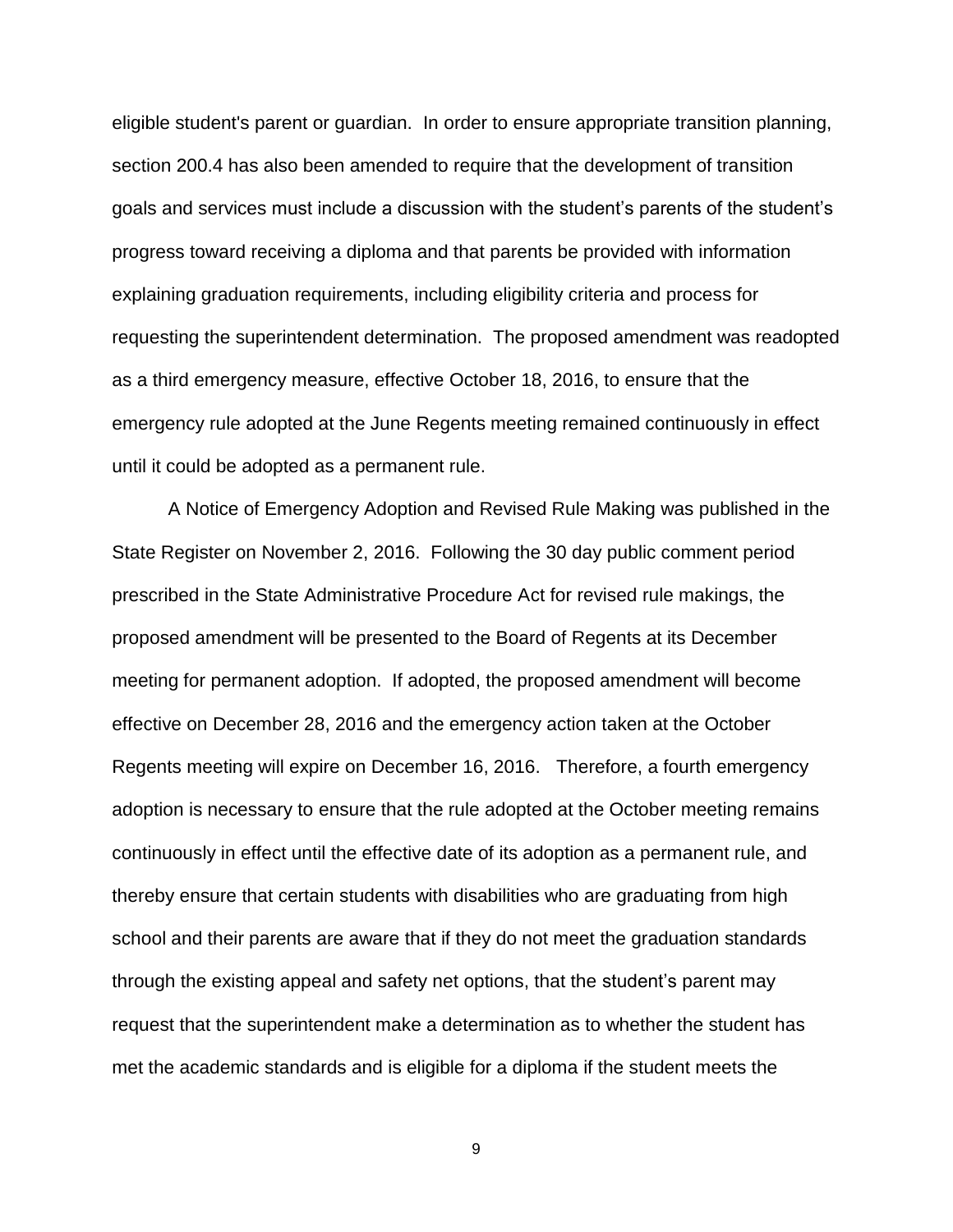requirements of the proposed amendment. It is also necessary to ensure that superintendents are on notice that upon receipt of a written request from an eligible student's parent, they must make a determination as to whether certain students with disabilities are eligible for local diploma if the student meets the requirements of the proposed amendment.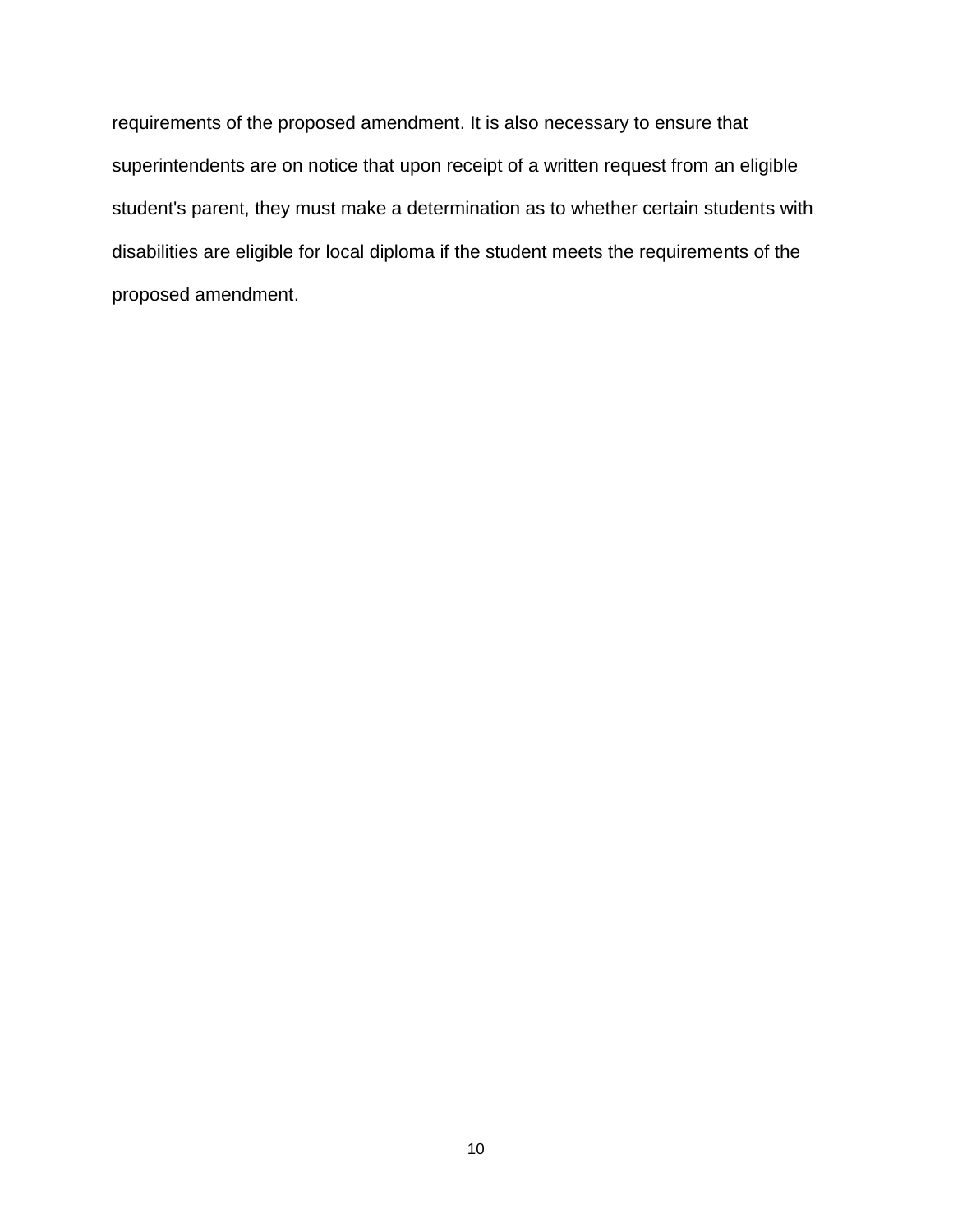## *Attachment B*

AMENDMENT OF THE REGULATIONS OF THE COMMISSIONER OF EDUCATION Pursuant to Education Law sections 101, 207, 208, 209, 305, 308, 309 and 3204

1. A new paragraph (12) shall be added to subdivision (d) of section 100.5 of the Regulations of the Commissioner of Education, effective December 17, 2016, to read as follows:

(12) Superintendent determination pathway for certain students with disabilities for eligibility for a local diploma.

(i) For purposes of this paragraph only, superintendent shall mean the superintendent of a school district or the principal, head of school, or their equivalent, of a charter school or nonpublic school, as applicable.

(ii) School districts, registered nonpublic high schools and charter schools shall ensure that every student who is identified as a student with a disability as defined in Education Law section 4401(1) and section 200.1(zz) of this Title and who does not meet the assessment requirements for graduation through the existing appeal options, including the compensatory score option or the 55-64 low pass safety net option available under this section but who is otherwise eligible to graduate in June 2016 and thereafter shall be considered for a local diploma through the superintendent determination pathway in accordance with the requirements of this paragraph, provided that the student:

(a) has a current individualized education program and is receiving special education programs and/or related services pursuant to Education Law section 4402 and section 200.4 of this Title; and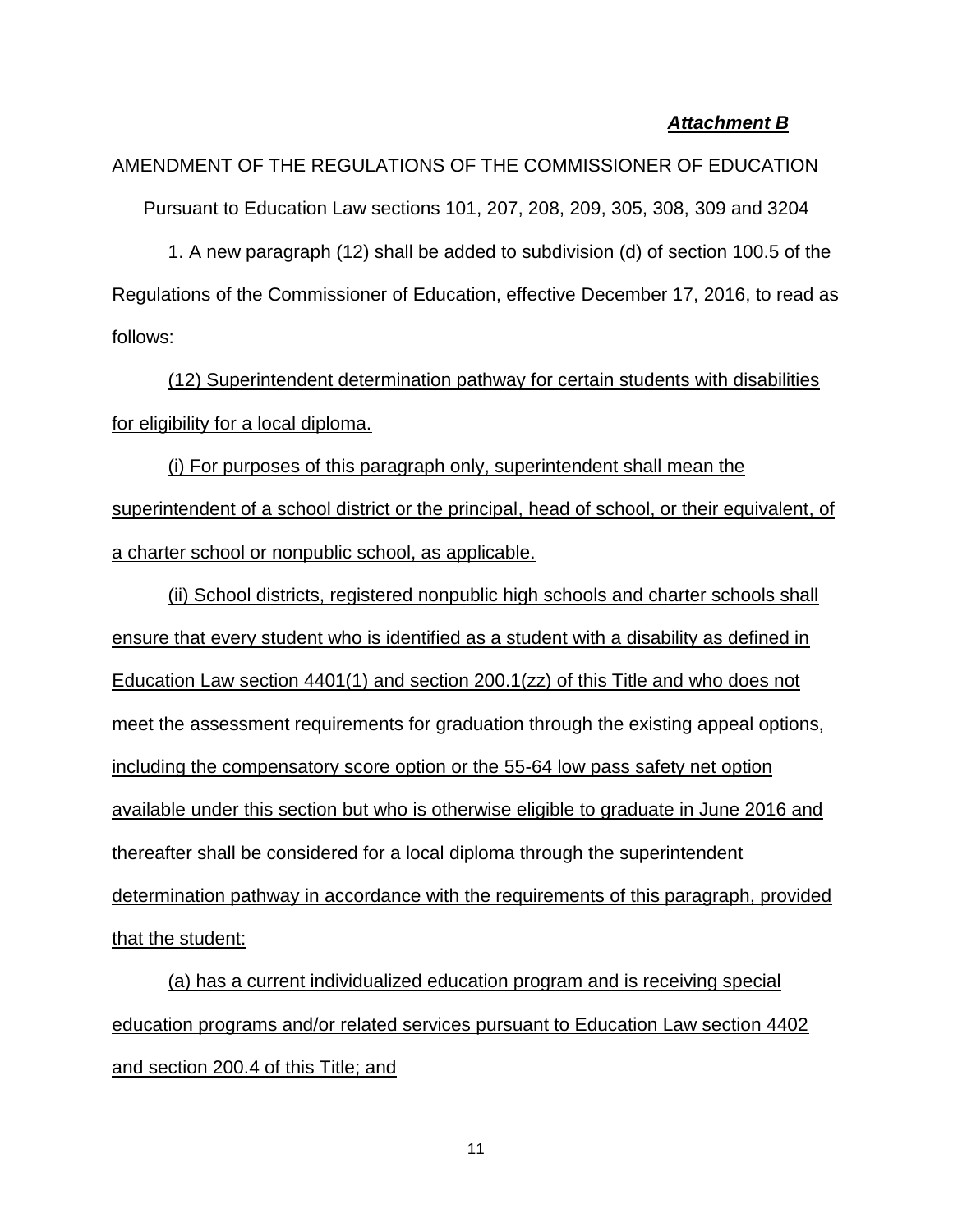(b) took the English Regents examination required for graduation pursuant to this section and achieved a minimum score of 55 or successfully appealed a score of between 52 and 54 on such examination pursuant to paragraph (7) of this subdivision; and

(c) took a mathematics Regents examination required for graduation pursuant to this section and achieved a minimum score of 55 or successfully appealed a score of between 52 and 54 on such examination pursuant to paragraph (7) of this subdivision; and

(d) participated in the remaining Regents examinations required for graduation pursuant to clauses (c), (d), (e) and (f) of subparagraph (a)(5)(i) of this section, but was unable to achieve a minimum score of 55 on one or more of the remaining assessments required for graduation or did not initiate an appeal of a score of between 52 and 54 on one or more such examinations pursuant to paragraph (7) of this subdivision, or was unable to use the compensatory score option for one or more such examinations pursuant to clause (b)(7)(vi)(*c*) of this section, and

(e) has earned the required course credits pursuant to this section and passed, in accordance with district policy, all courses required for graduation.

(iii) For each eligible student under this paragraph, the superintendent shall conduct a review to determine whether the student has otherwise demonstrated proficiency in the knowledge, skills and abilities in the subject area(s) where the student was not able to demonstrate his/her proficiency of the State's learning standards as measured by the corresponding Regents examination(s) and document such determination in accordance with the following procedures: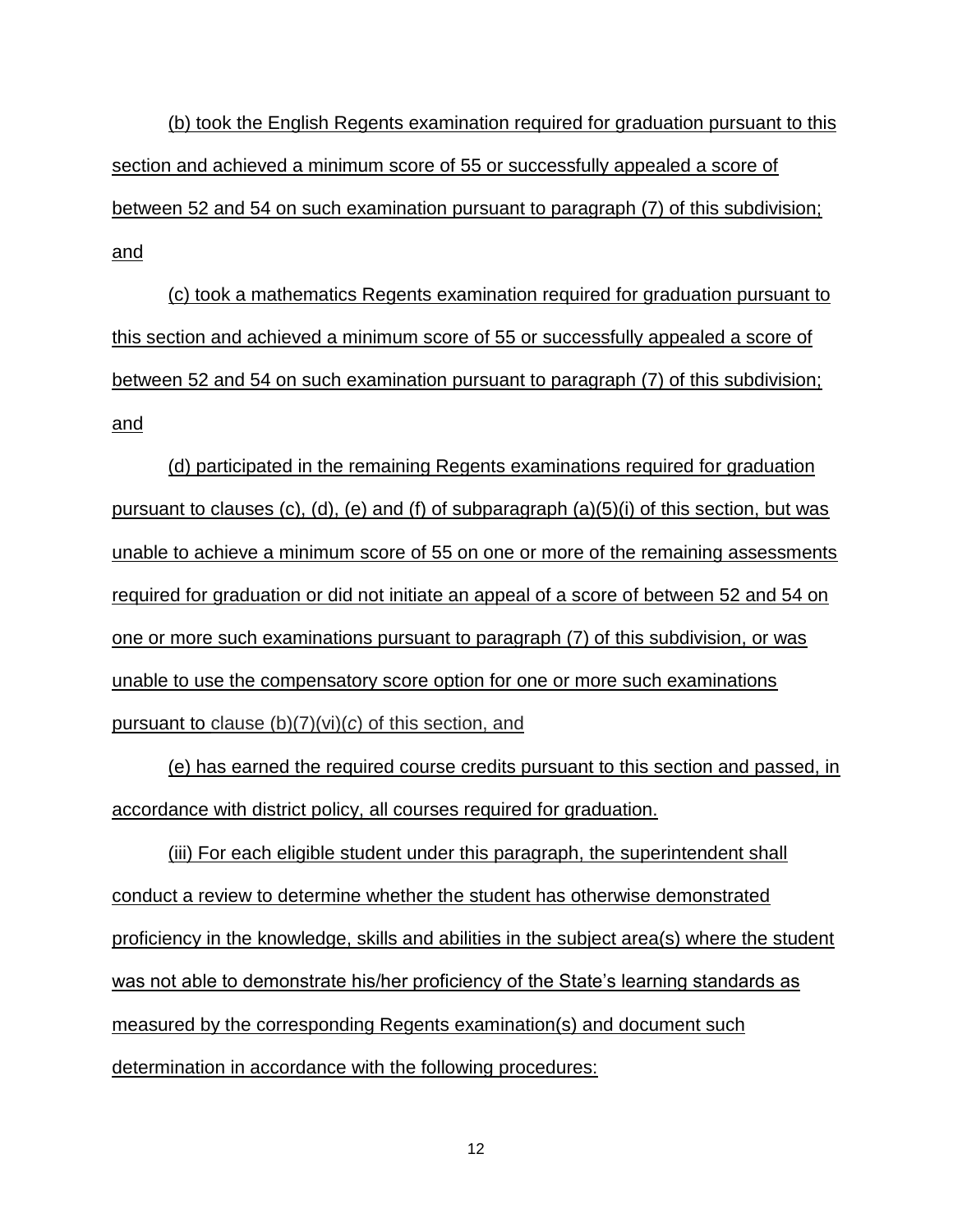(*a*) the superintendent shall consider evidence that the student attained a grade for the course that meets or exceeds the required passing grade by the school for the subject area(s) under review and such grade is recorded on the student's official transcript with grades achieved by the student in each quarter of the school year. Such evidence may include, but need not be limited to, the student's final course grade, student work completed throughout the school year and/or any interim grades on homework, class work, quizzes and tests; and

(*b*) the superintendent shall consider the evidence that demonstrates that the student actively participated in the Regents examination(s) for the subject area(s) under review; and

(*c*) the superintendent shall, as soon as practicable, in a form and manner prescribed by the commissioner, document the evidence reviewed for an eligible student with disability under this paragraph and make a determination as to whether the student met the requirements for issuance of a local diploma pursuant to this paragraph and certify that the information provided is accurate; and

(*d*) the superintendent shall, as soon as practicable, provide each student and parent or person in parental relation to the student with a copy of the completed form and written notification of the superintendent's determination, and place a copy of the completed form in the student's record.

(1) Where the superintendent determines that the student has not met the requirements for graduation pursuant to this paragraph, the written notice shall inform the student and parent or person in parental relation to the student that the student has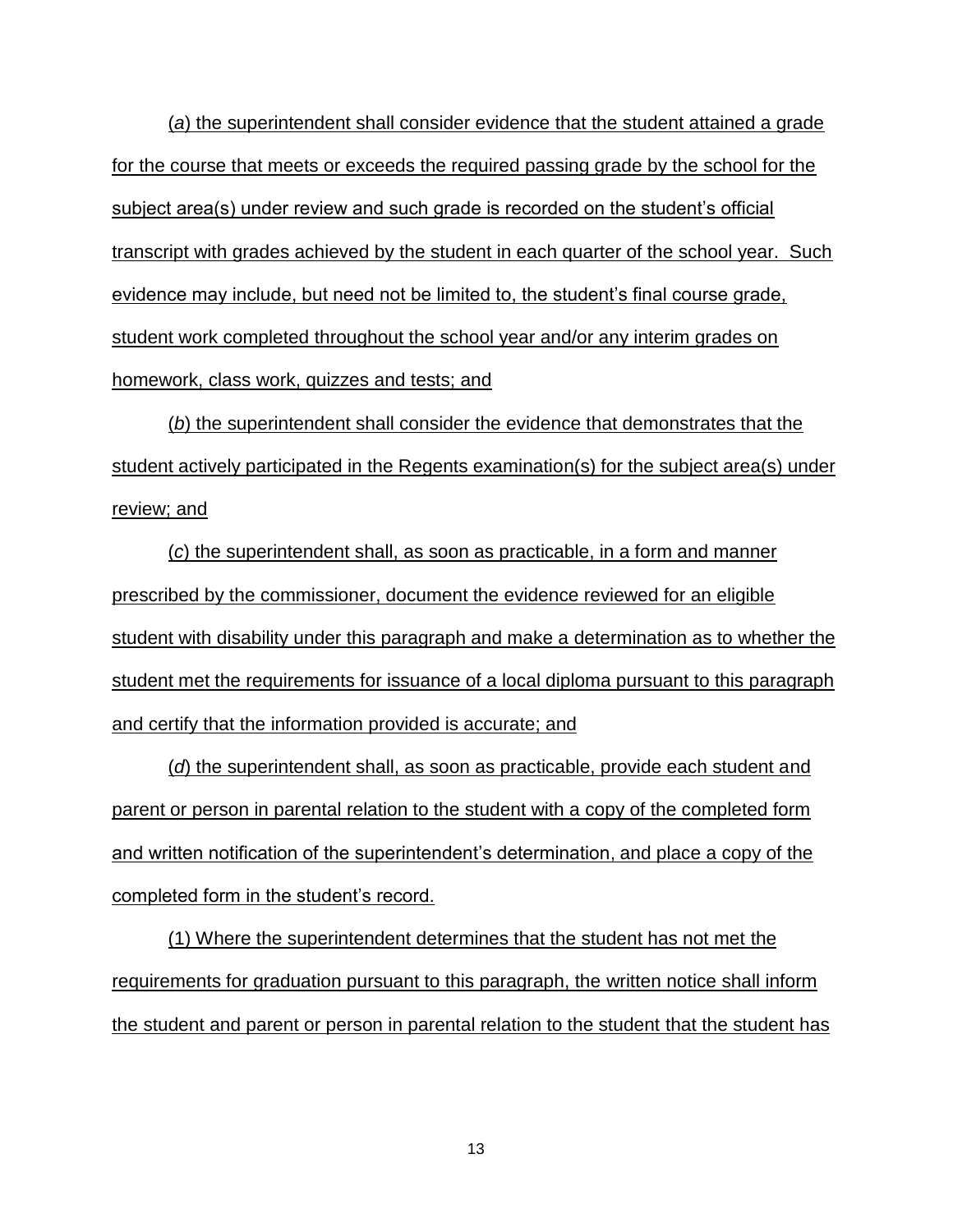the right to attend school until receipt of a local or Regents diploma or until the end of the school year in which the student turns age 21, whichever shall occur first.

(2) Where the superintendent determines that the student has met the requirements for graduation pursuant to this paragraph, the parent shall receive prior written notice pursuant to the requirements of section 200.5(a)(5)(ii) of this Title indicating that the student is not eligible to receive a free appropriate public education after graduation with the receipt of the local diploma pursuant to this paragraph; and

(*e*) the superintendent shall, no later than August 31 of each year, provide the commissioner with a copy of the completed form for each student; and

(*f*) the commissioner may conduct audits of compliance with the requirements of this paragraph.

(iv) On or after October 18, 2016, a superintendent shall only make a determination under this paragraph upon receipt of a written request from an eligible student's parent or guardian. Such request shall be submitted in writing to the student's school principal or chairperson of the district's committee on special education. A written request received by the school principal, chairperson of the district's committee on special education, or any other employee of the school as applicable, shall be forwarded to school superintendent immediately upon its receipt.

2. Clause (c) of subparagraph (i) of paragraph (7) of subdivision (d) of section 100.5 of the Regulations of the Commissioner is amended, effective December 17, 2016, as follows:

(c) A student who is otherwise eligible to graduate in January 2016 or thereafter, is identified as a student with a disability as defined in section 200.1(zz) of this Title, and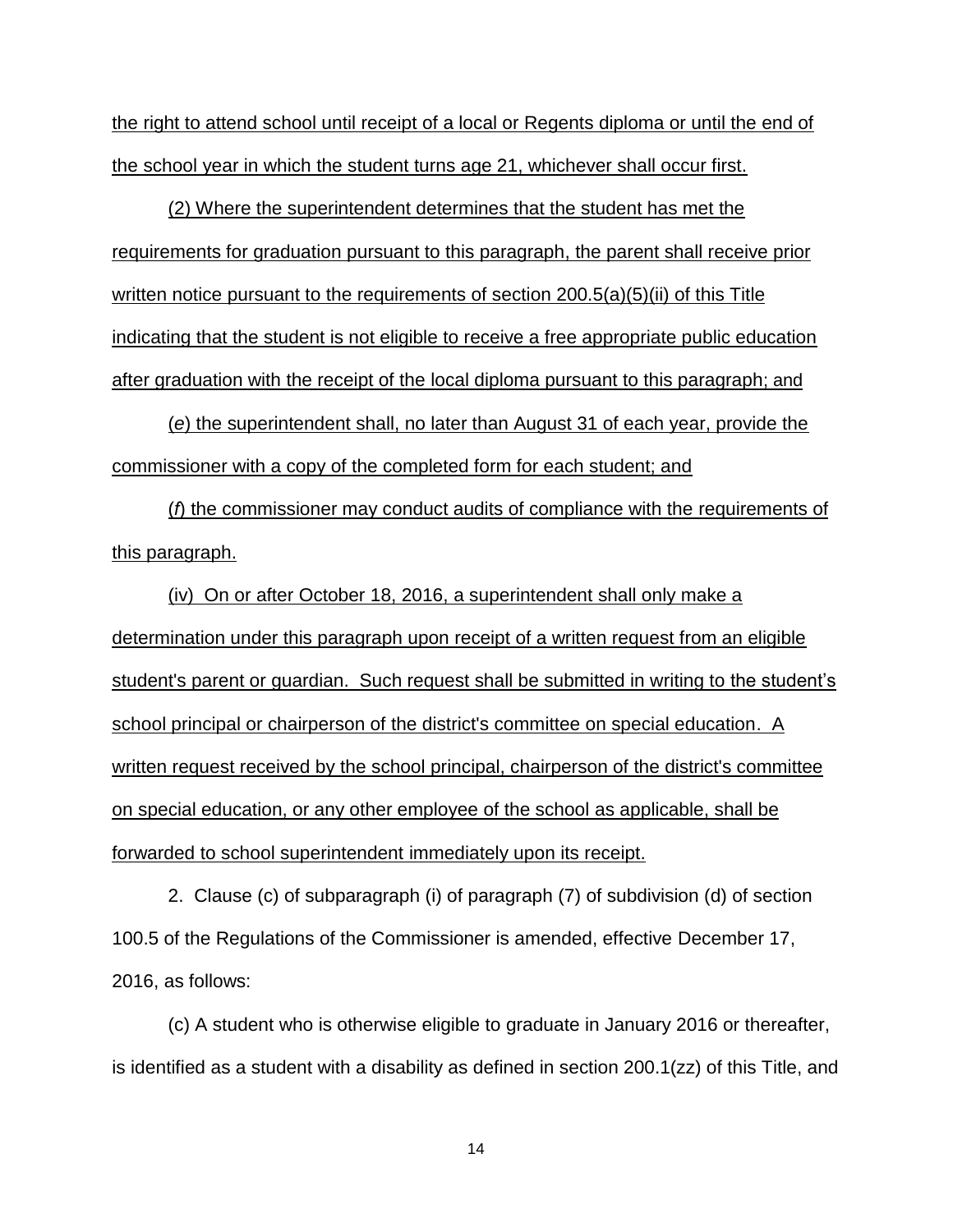fails, after at least two attempts, to attain a score of 55 or above on up to two of the required Regents examinations for graduation shall be given an opportunity to appeal such score in accordance with the provisions of this paragraph for purposes of graduation with a local diploma, provided that the student:

(1) has scored within three points of a score of 55 on the required Regents examination under appeal and has attained at least a 65 course average in the subject area of the Regents examination under appeal; and

(2) has met the criteria specified in subclauses (*a*)(*2*)-(*4*) of this subparagraph. [Notwithstanding the provisions of this clause, a student with a disability who makes use of the compensatory option in clause (b)(7)(vi)(*c*) of this section to obtain a local diploma may not also appeal a score below 55 on the English language arts or mathematics Regents examinations pursuant to this clause.]

3. Subparagraph (ix) of paragraph (2) of subdivision (d) of section 200.4 of the Regulations of the Commissioner is amended, effective December 17, 2016, as follows:

(ix) Transition services. (*a*) For those students beginning not later than the first IEP to be in effect when the student is age 15 (and at a younger age, if determined appropriate), and updated annually, the IEP shall, under the applicable components of the student's IEP, include:

- $[(a)]$   $(1)$  …
- $[(b)]$   $(2)$  ...
- $[(c)]$   $(3)$  ...
- $[(d)]$   $(4)$  …
- $[(e)]$   $(5)$   $\dots$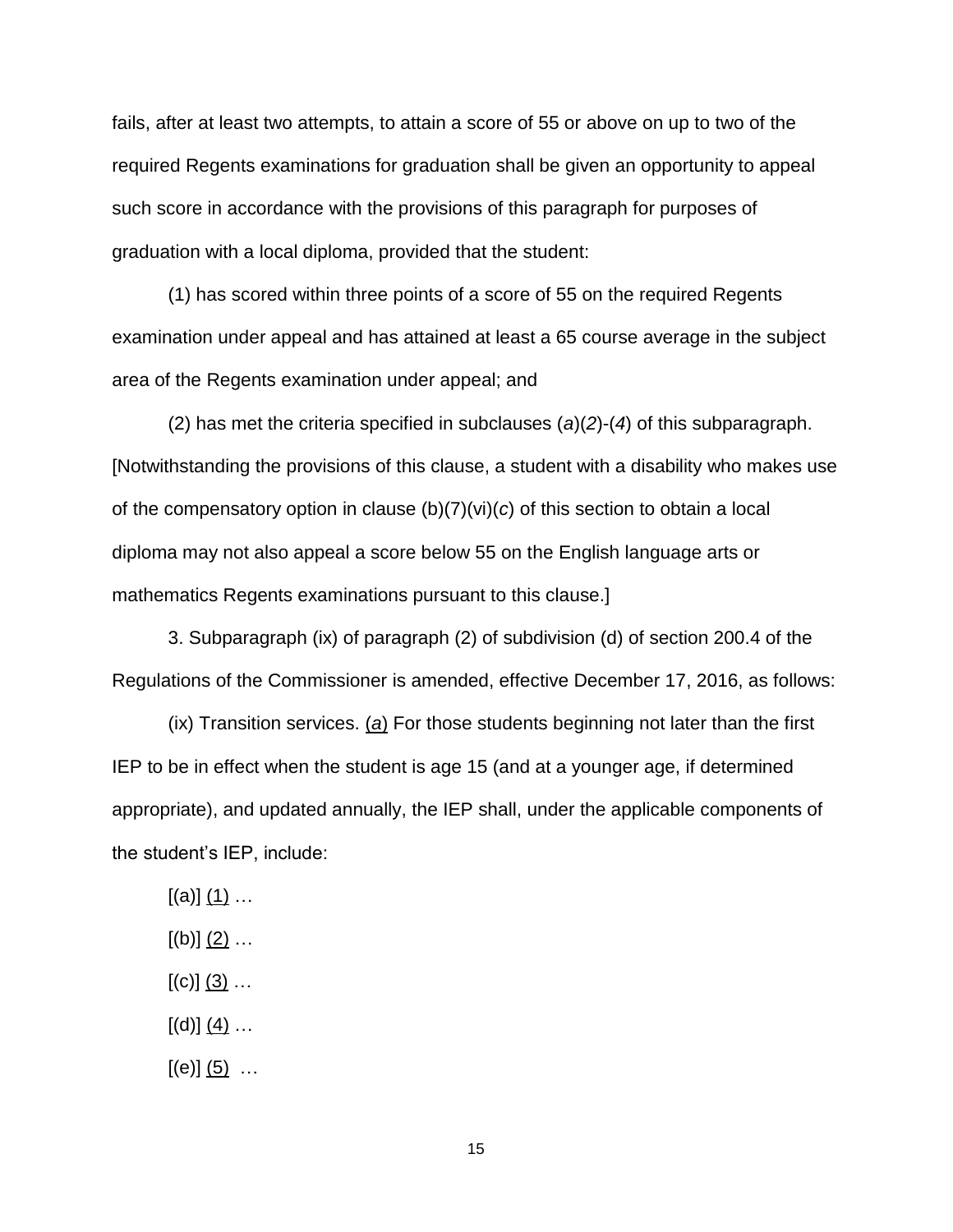(*b)* To ensure appropriate transition planning for the student, the development of transition goals and services pursuant to subclause (*a*) of this clause, shall include a discussion with the student's parents of:

(1) the graduation requirements that apply to the student depending upon the year in which he or she first enters grade nine;

(2) how the student is progressing toward receipt of a diploma including:

(i) the courses the student has passed and the number of credits the student has earned as required for graduation;

(ii) the assessments required for graduation that the student has taken and passed; and

(3) the appeal, safety net and superintendent determination pathway options that may be available to the student through section 100.5 of this Title to allow the student to meet the graduation assessment requirements.

(c) At the CSE meeting in which transition services will be discussed, the student's parents shall be provided with written information explaining the graduation requirements. Such information must include the eligibility criteria and processes for seeking an appeal to graduate with a lower score on a Regents examination and for requesting that a student be considered for a local diploma through the superintendent determination pathway pursuant to section 100.5 of this Title. Parents shall also be informed that graduation from high school with a local diploma or Regents diploma shall terminate their child's entitlement to a free public education pursuant to Education Law section 3202(1) and their eligibility for special education services pursuant to this Part.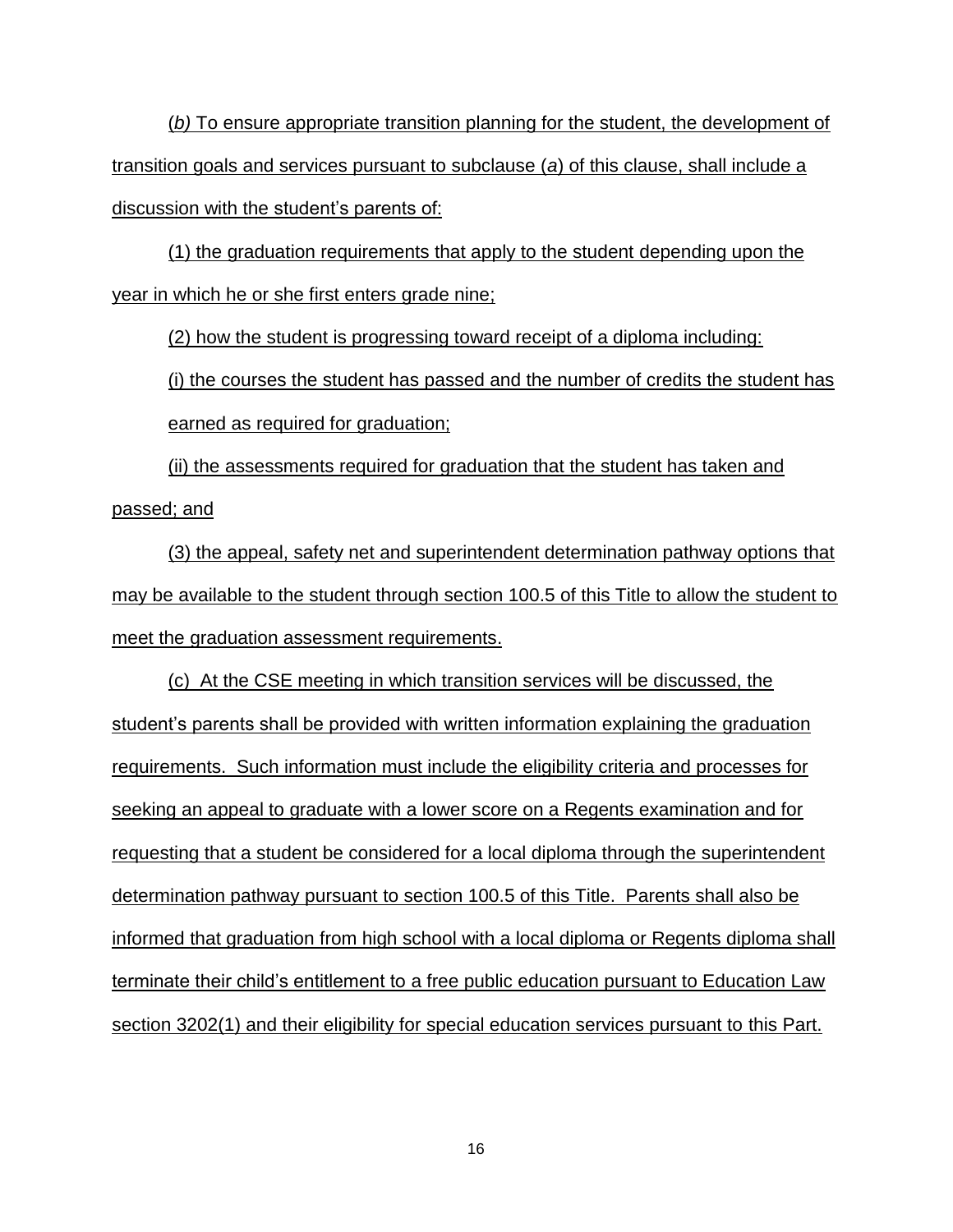## *Attachment C*

AMENDMENT OF THE REGULATIONS OF THE COMMISSIONER OF EDUCATION Pursuant to Education Law sections 101, 207, 208, 209, 305, 308, 309 and 3204

1. A new paragraph (12) shall be added to subdivision (d) of section 100.5 of the Regulations of the Commissioner of Education, effective December 28, 2016, to read as follows:

(12) Superintendent determination pathway for certain students with disabilities for eligibility for a local diploma.

(i) For purposes of this paragraph only, superintendent shall mean the superintendent of a school district or the principal, head of school, or their equivalent, of a charter school or nonpublic school, as applicable.

(ii) School districts, registered nonpublic high schools and charter schools shall ensure that every student who is identified as a student with a disability as defined in Education Law section 4401(1) and section 200.1(zz) of this Title and who does not meet the assessment requirements for graduation through the existing appeal options, including the compensatory score option or the 55-64 low pass safety net option available under this section but who is otherwise eligible to graduate in June 2016 and thereafter shall be considered for a local diploma through the superintendent determination pathway in accordance with the requirements of this paragraph, provided that the student:

(a) has a current individualized education program and is receiving special education programs and/or related services pursuant to Education Law section 4402 and section 200.4 of this Title; and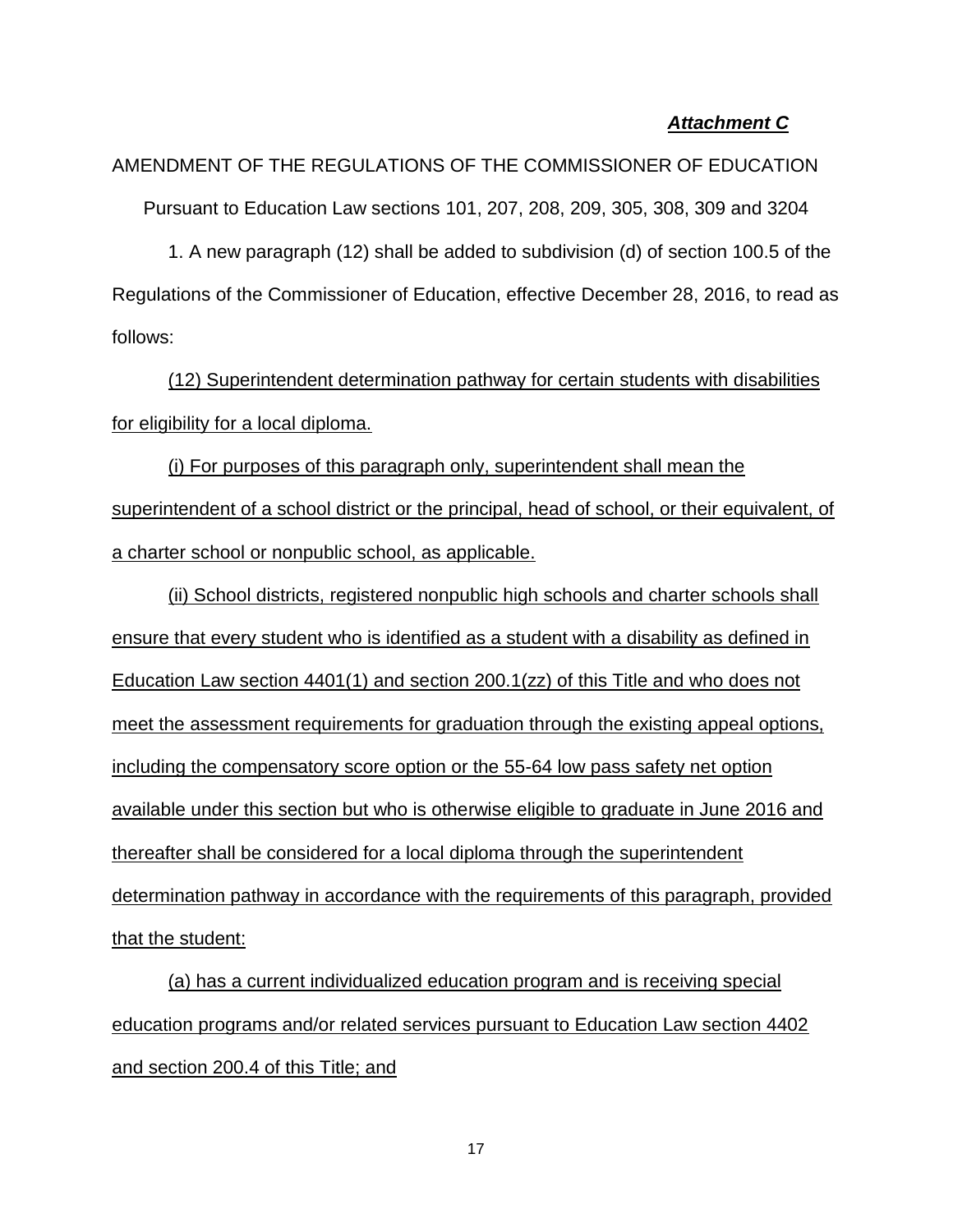(b) took the English Regents examination required for graduation pursuant to this section and achieved a minimum score of 55 or successfully appealed a score of between 52 and 54 on such examination pursuant to paragraph (7) of this subdivision; and

(c) took a mathematics Regents examination required for graduation pursuant to this section and achieved a minimum score of 55 or successfully appealed a score of between 52 and 54 on such examination pursuant to paragraph (7) of this subdivision; and

(d) participated in the remaining Regents examinations required for graduation pursuant to clauses (c), (d), (e) and (f) of subparagraph (a)(5)(i) of this section, but was unable to achieve a minimum score of 55 on one or more of the remaining assessments required for graduation or did not initiate an appeal of a score of between 52 and 54 on one or more such examinations pursuant to paragraph (7) of this subdivision, or was unable to use the compensatory score option for one or more such examinations pursuant to clause (b)(7)(vi)(*c*) of this section, and

(e) has earned the required course credits pursuant to this section and passed, in accordance with district policy, all courses required for graduation.

(iii) For each eligible student under this paragraph, the superintendent shall conduct a review to determine whether the student has otherwise demonstrated proficiency in the knowledge, skills and abilities in the subject area(s) where the student was not able to demonstrate his/her proficiency of the State's learning standards as measured by the corresponding Regents examination(s) and document such determination in accordance with the following procedures: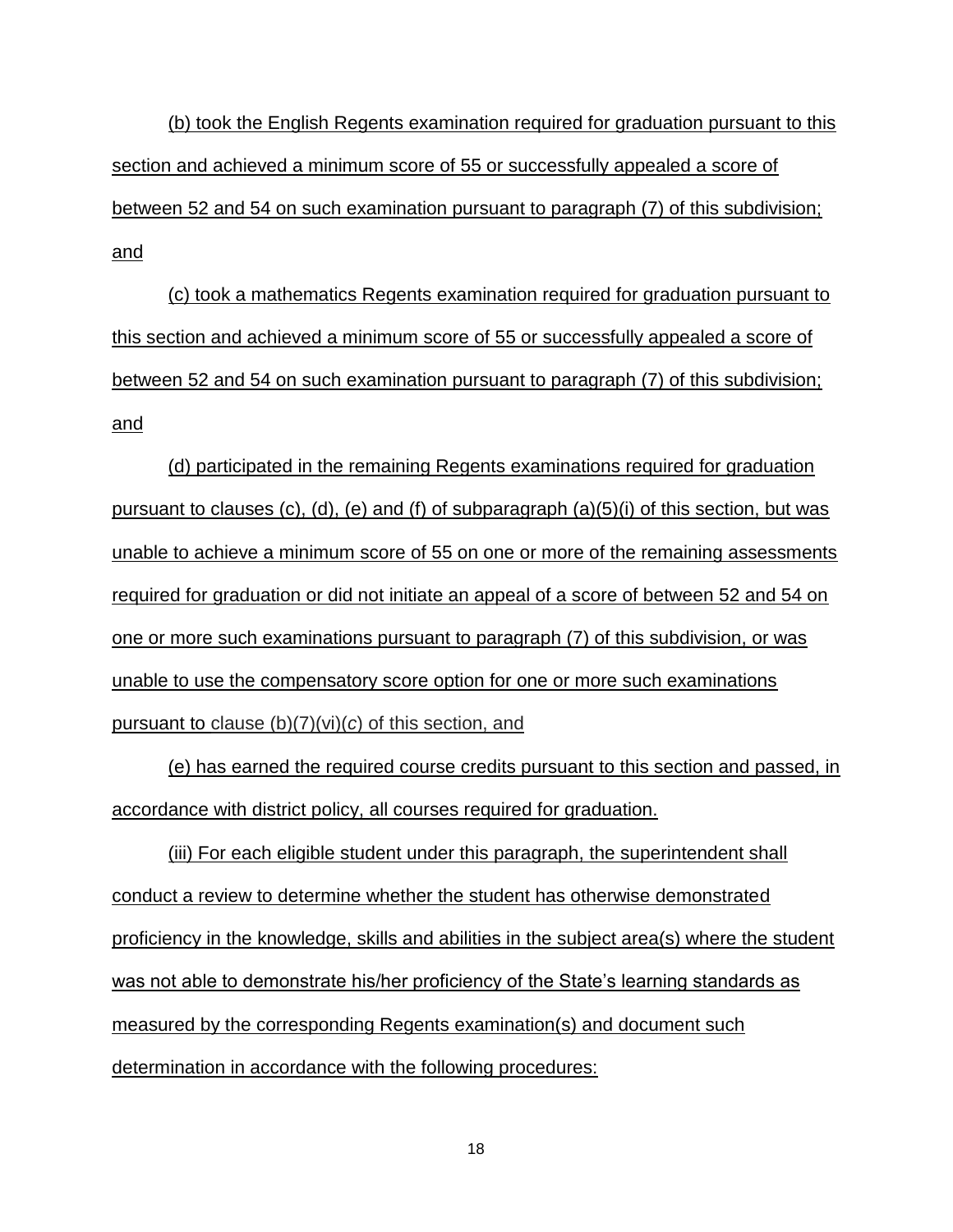(*a*) the superintendent shall consider evidence that the student attained a grade for the course that meets or exceeds the required passing grade by the school for the subject area(s) under review and such grade is recorded on the student's official transcript with grades achieved by the student in each quarter of the school year. Such evidence may include, but need not be limited to, the student's final course grade, student work completed throughout the school year and/or any interim grades on homework, class work, quizzes and tests; and

(*b*) the superintendent shall consider the evidence that demonstrates that the student actively participated in the Regents examination(s) for the subject area(s) under review; and

(*c*) the superintendent shall, as soon as practicable, in a form and manner prescribed by the commissioner, document the evidence reviewed for an eligible student with disability under this paragraph and make a determination as to whether the student met the requirements for issuance of a local diploma pursuant to this paragraph and certify that the information provided is accurate; and

(*d*) the superintendent shall, as soon as practicable, provide each student and parent or person in parental relation to the student with a copy of the completed form and written notification of the superintendent's determination, and place a copy of the completed form in the student's record.

(1) Where the superintendent determines that the student has not met the requirements for graduation pursuant to this paragraph, the written notice shall inform the student and parent or person in parental relation to the student that the student has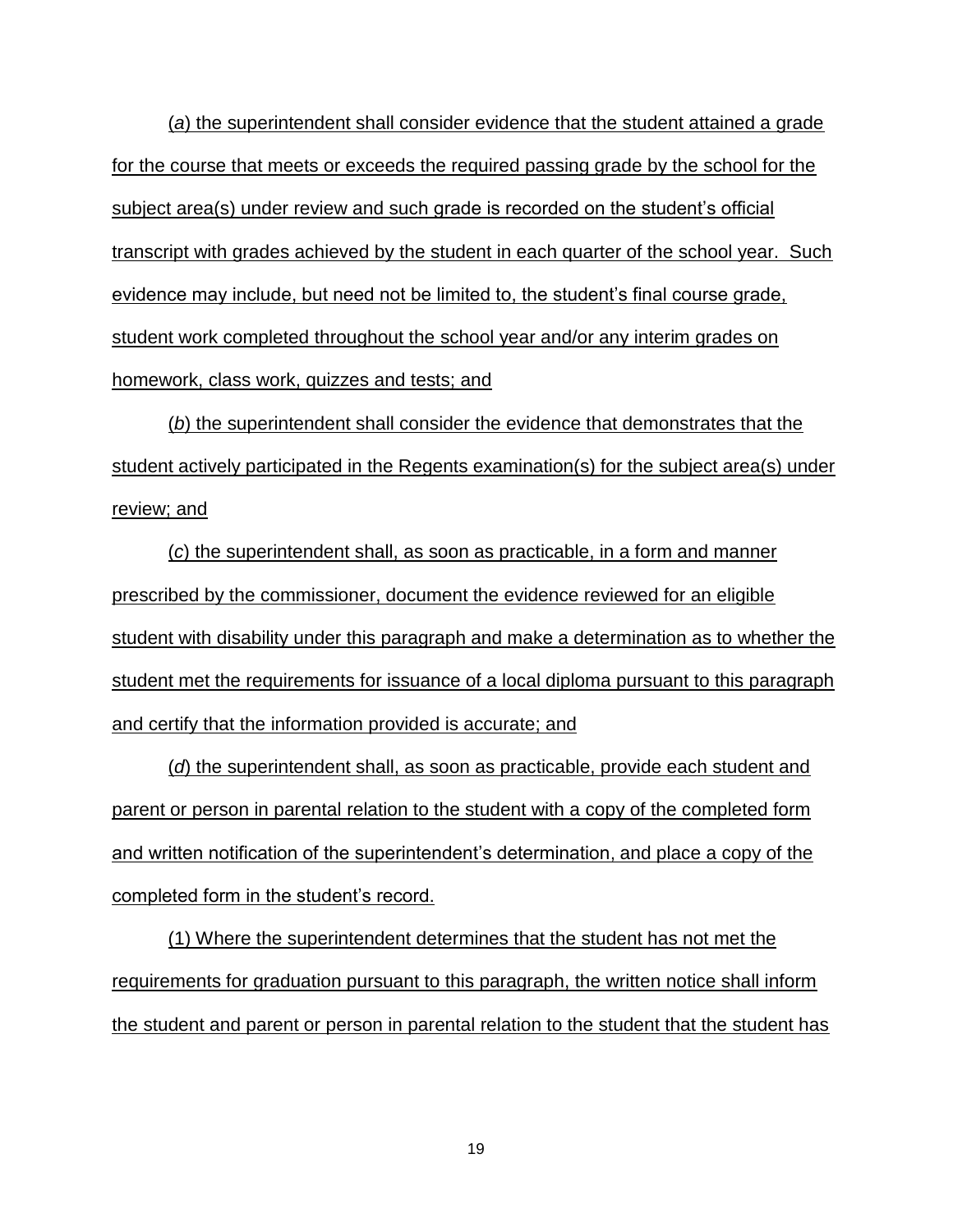the right to attend school until receipt of a local or Regents diploma or until the end of the school year in which the student turns age 21, whichever shall occur first.

(2) Where the superintendent determines that the student has met the requirements for graduation pursuant to this paragraph, the parent shall receive prior written notice pursuant to the requirements of section 200.5(a)(5)(ii) of this Title indicating that the student is not eligible to receive a free appropriate public education after graduation with the receipt of the local diploma pursuant to this paragraph; and

(*e*) the superintendent shall, no later than August 31 of each year, provide the commissioner with a copy of the completed form for each student; and

(*f*) the commissioner may conduct audits of compliance with the requirements of this paragraph.

(iv) On or after October 18, 2016, a superintendent shall only make a determination under this paragraph upon receipt of a written request from an eligible student's parent or guardian. Such request shall be submitted in writing to the student's school principal or chairperson of the district's committee on special education. A written request received by the school principal, chairperson of the district's committee on special education, or any other employee of the school as applicable, shall be forwarded to school superintendent immediately upon its receipt.

2. Clause (c) of subparagraph (i) of paragraph (7) of subdivision (d) of section 100.5 of the Regulations of the Commissioner is amended, effective December 28, 2016, as follows:

(c) A student who is otherwise eligible to graduate in January 2016 or thereafter, is identified as a student with a disability as defined in section 200.1(zz) of this Title, and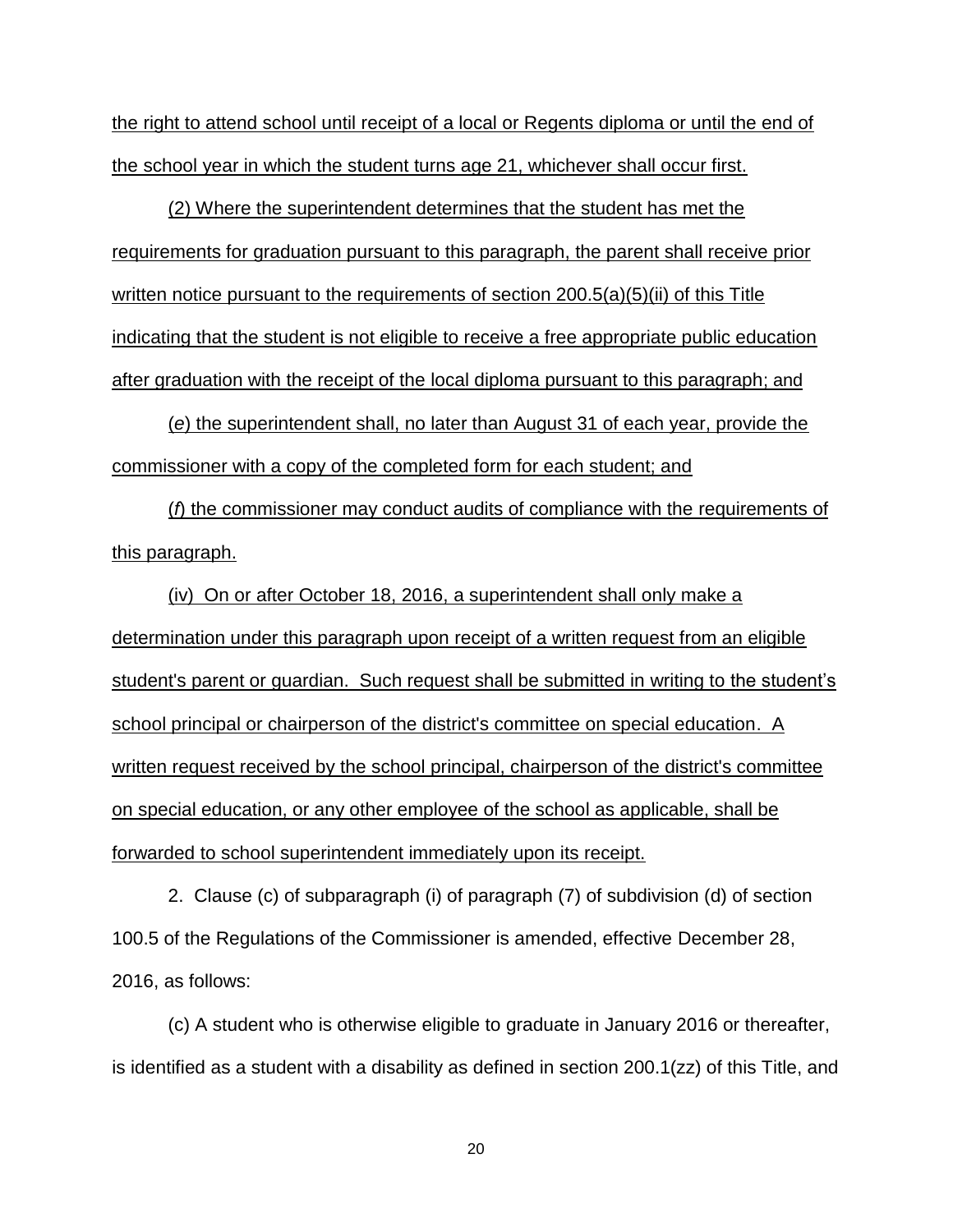fails, after at least two attempts, to attain a score of 55 or above on up to two of the required Regents examinations for graduation shall be given an opportunity to appeal such score in accordance with the provisions of this paragraph for purposes of graduation with a local diploma, provided that the student:

(1) has scored within three points of a score of 55 on the required Regents examination under appeal and has attained at least a 65 course average in the subject area of the Regents examination under appeal; and

(2) has met the criteria specified in subclauses (*a*)(*2*)-(*4*) of this subparagraph. [Notwithstanding the provisions of this clause, a student with a disability who makes use of the compensatory option in clause (b)(7)(vi)(*c*) of this section to obtain a local diploma may not also appeal a score below 55 on the English language arts or mathematics Regents examinations pursuant to this clause.]

3. Subparagraph (ix) of paragraph (2) of subdivision (d) of section 200.4 of the Regulations of the Commissioner is amended, effective December 17, 2016, as follows:

(ix) Transition services. (*a*) For those students beginning not later than the first IEP to be in effect when the student is age 15 (and at a younger age, if determined appropriate), and updated annually, the IEP shall, under the applicable components of the student's IEP, include:

- $[(a)]$   $(1)$  …
- $[(b)]$   $(2)$  ...
- $[(c)]$   $(3)$  ...
- $[(d)]$   $(4)$  …
- $[(e)]$   $(5)$  …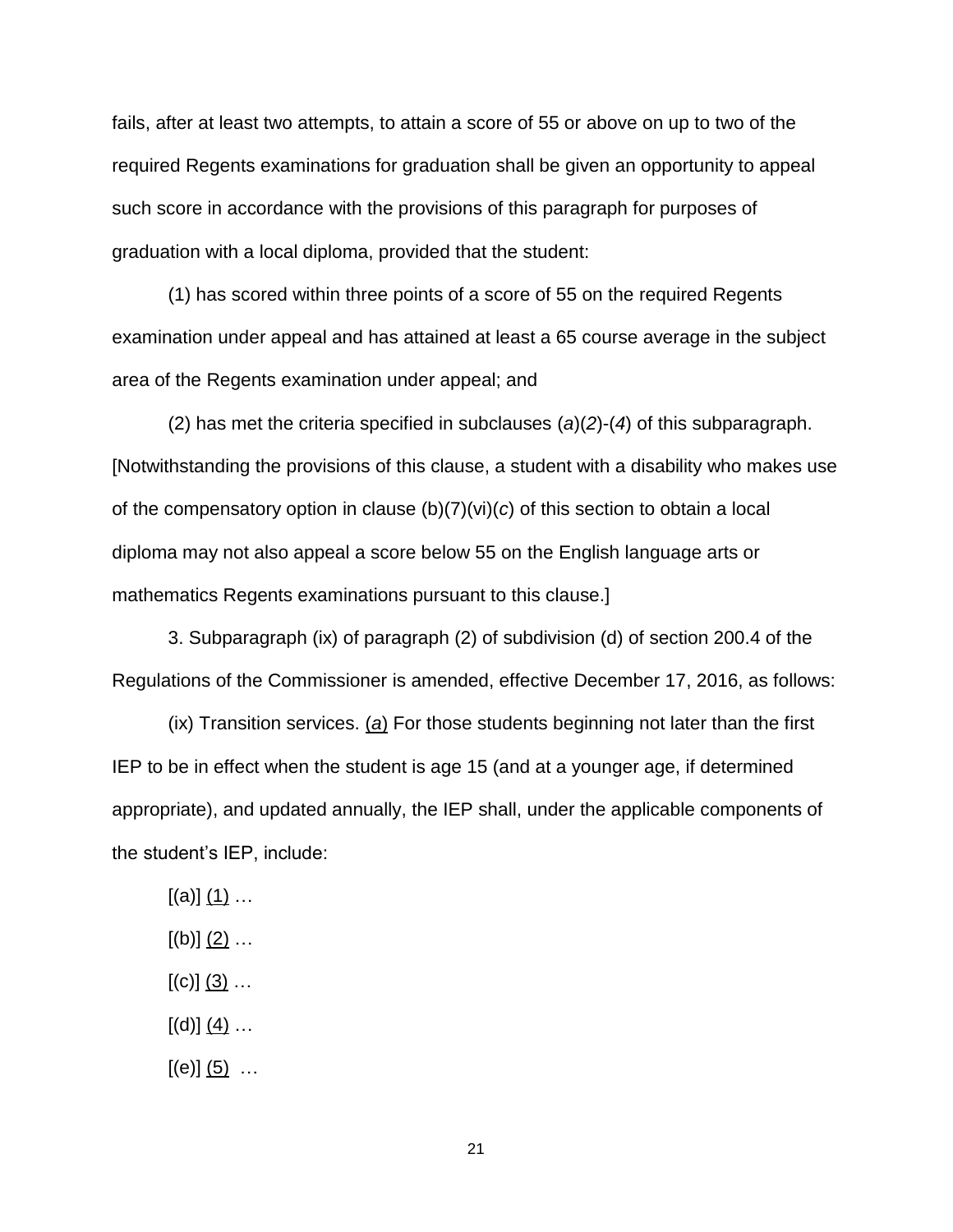(*b)* To ensure appropriate transition planning for the student, the development of transition goals and services pursuant to subclause (*a*) of this clause, shall include a discussion with the student's parents of:

(1) the graduation requirements that apply to the student depending upon the year in which he or she first enters grade nine;

(2) how the student is progressing toward receipt of a diploma including:

(i) the courses the student has passed and the number of credits the student has earned as required for graduation;

(ii) the assessments required for graduation that the student has taken and passed; and

(3) the appeal, safety net and superintendent determination pathway options that may be available to the student through section 100.5 of this Title to allow the student to meet the graduation assessment requirements.

(c) At the CSE meeting in which transition services will be discussed, the student's parents shall be provided with written information explaining the graduation requirements. Such information must include the eligibility criteria and processes for seeking an appeal to graduate with a lower score on a Regents examination and for requesting that a student be considered for a local diploma through the superintendent determination pathway pursuant to section 100.5 of this Title. Parents shall also be informed that graduation from high school with a local diploma or Regents diploma shall terminate their child's entitlement to a free public education pursuant to Education Law section 3202(1) and their eligibility for special education services pursuant to this Part.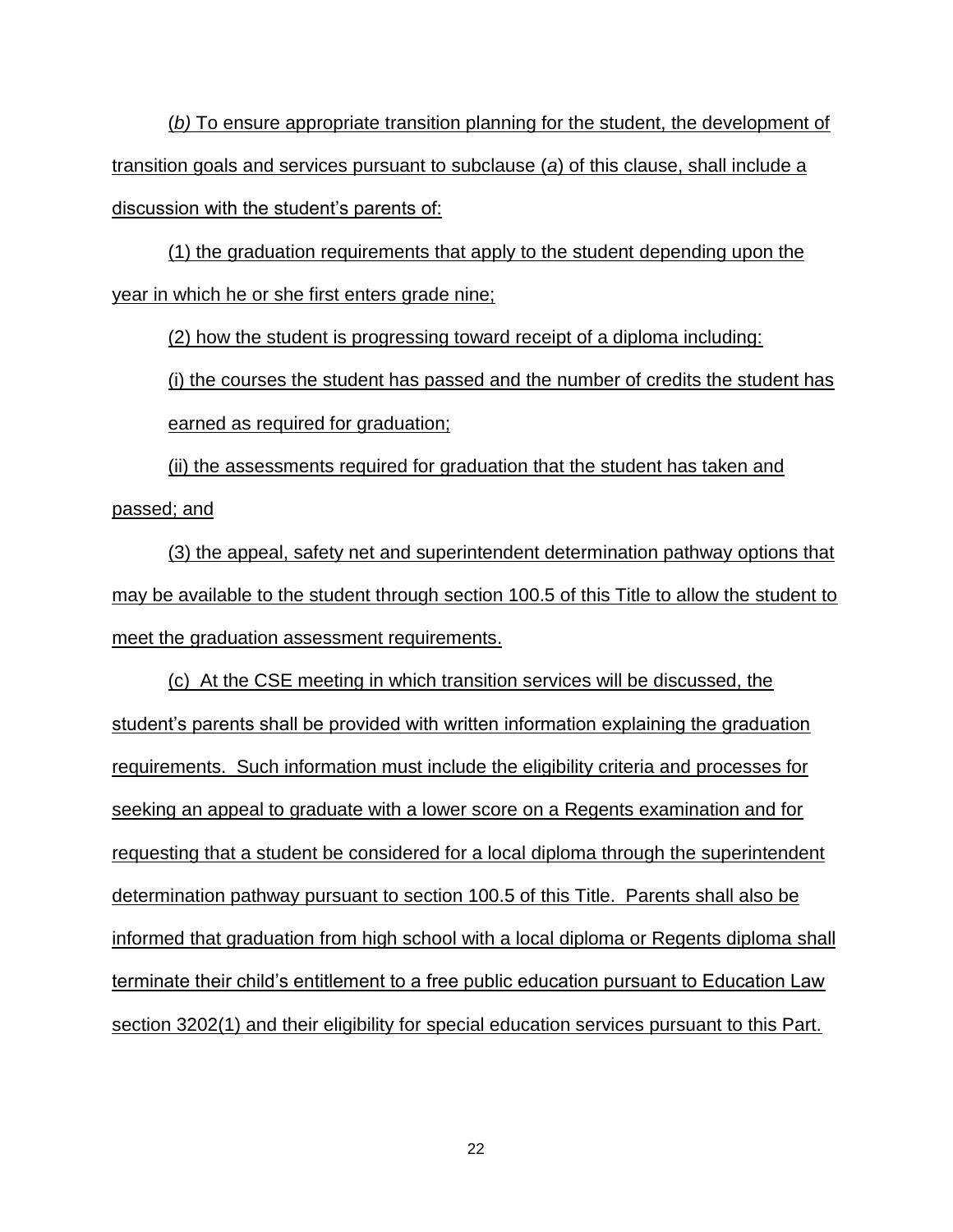## *Attachment D*

#### **8 NYCRR §§100.5 & 200.4**

#### ASSESSMENT OF PUBLIC COMMENT

Since publication of a Notice of Emergency Adoption and Revised Rule Making in the State Register on November 2, 2016, the State Education Department (SED) received the following comments on the proposed amendment.

1. COMMENT:

Generally support providing more flexibility to students who master New York State (NYS) standards but struggle to demonstrate knowledge and skills on Regents exams. Support superintendent determination as revised, particularly revisions made in response to concerns raised regarding the automatic review process possibly denying students their entitlement to a free appropriate public education (FAPE). Also support language concerning transition planning to require discussion of graduation requirements, availability of appeal, and safety net and superintendent determination options as it will help ensure families are aware of options available to their children and can plan accordingly.

#### DEPARTMENT RESPONSE:

Comments are supportive in nature and no response is necessary.

2. COMMENT:

While requirement for a "local determination" is imposed equally upon public school superintendents and principals of nonpublic and charter schools, the title of the determination, language in the rule, and the various descriptors and communications from the department, imply that only a public school superintendent shall make such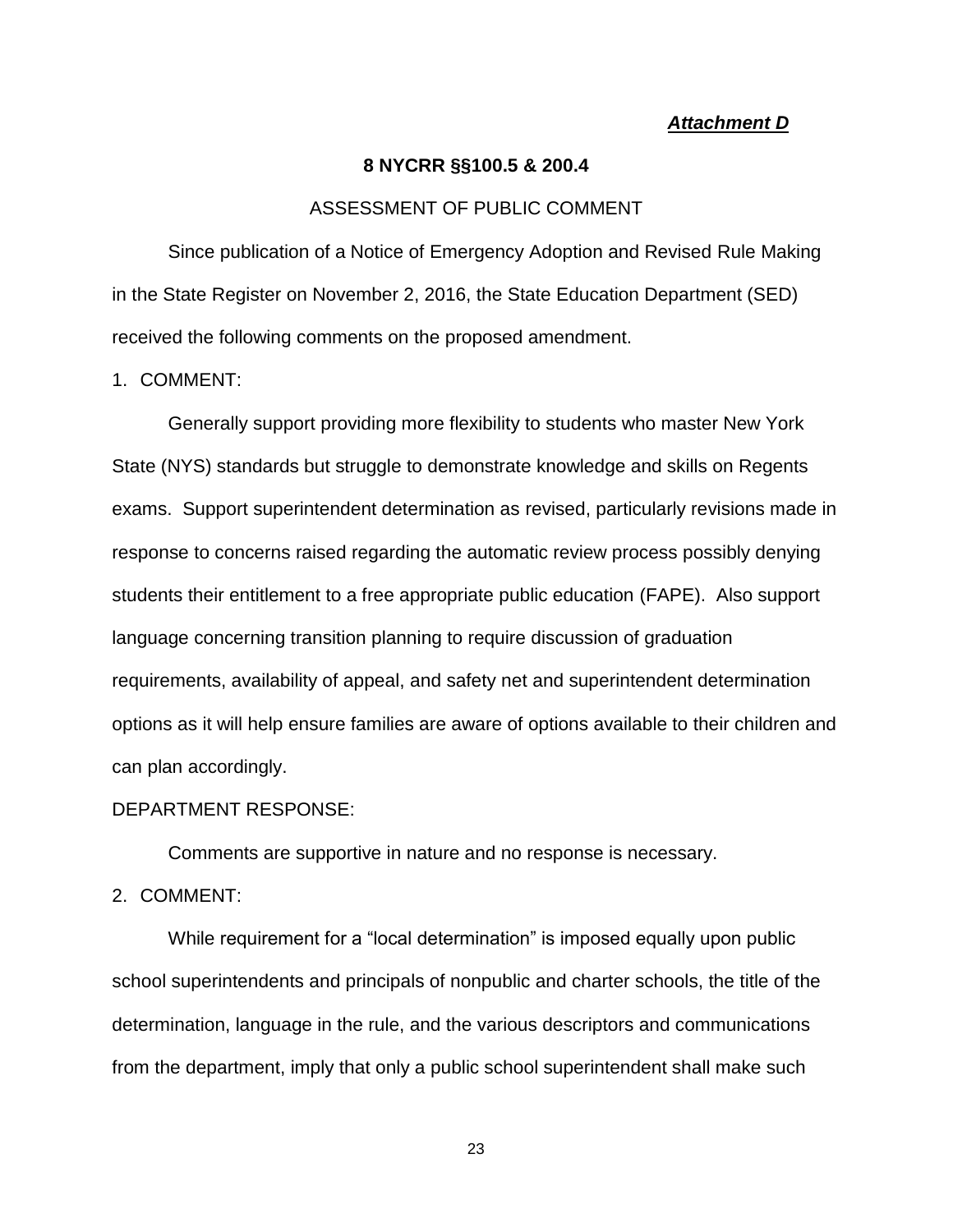determinations. Singular and cursory reference to "registered nonpublic high schools and charter schools" is insufficient in conveying the fact that this requirement is imposed on such schools principals.

To eliminate confusion, in the proposed rule and other communications (e.g., Superintendent Determination form), change "superintendent determination" to "local determination"; and change references to "superintendent" to "superintendent or principal of the registered nonpublic or charter school, as the case may be." On the certification form, change heading to "Local Determination…" and "Name of School District" to "Name of School District, Nonpublic School or Charter School" and clarify that the name and signature of the school superintendent is not required for students enrolled in a registered nonpublic school or charter school.

#### DEPARTMENT RESPONSE:

The emergency rule was revised at the October 2016 Board of Regents meeting to clarify for purposes of section 100.5(d)(12) that the superintendent shall mean "the superintendent of a school district or the principal, head of school, or their equivalent, of a charter school or nonpublic school, as applicable." We believe this additional clarification and the existing language in the proposed rule is sufficiently clear that registered nonpublic high schools and charter schools are required to conduct a superintendent determination upon parent request. The mandatory superintendent determination form has also been revised to provide additional clarity as to what information is to be included on the form for students enrolled in charter and nonpublic high schools.

3. COMMENT: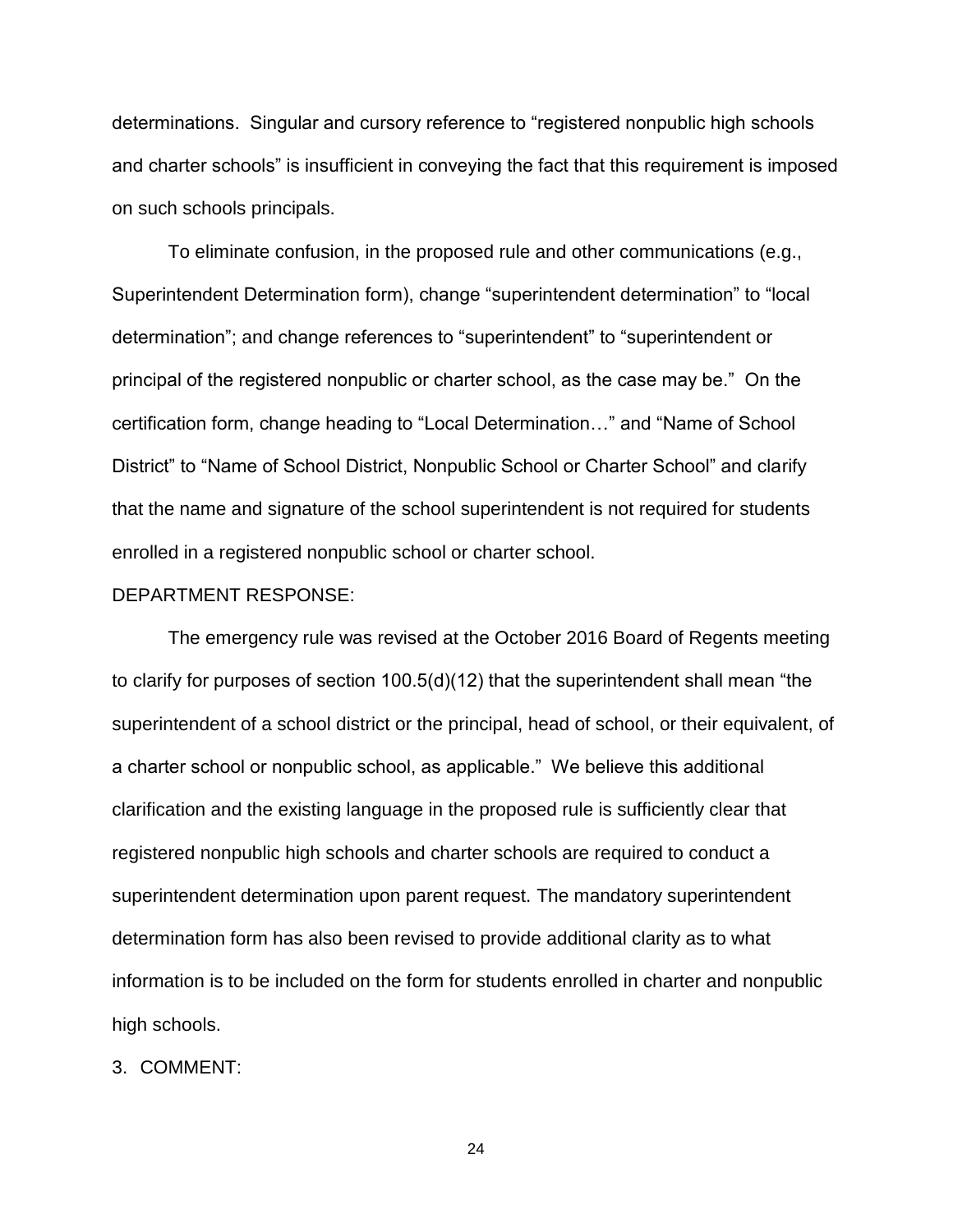Concerned about parents needing to submit a written request for Superintendent Determination, especially parents who do not speak English or are not involved. Concerned about unintended consequences of change that the determination be initiated only upon written request by the parent and that for students whose parents are not available for whatever reasons (e.g. parent is missing or a district is unable to reach or engage a parent or get them to respond) this process will not be available. Most students eligible for determination are likely to be 18, age of majority, and not allowing a student to initiate this process seems inconsistent with SED's *Blueprint for Improved Results for Students with Disabilities*, which identifies student self-advocacy as a core priority. Suggest having process for a superintendent's determination be initiated in a manner similar to that for the appeals process, whereby the request for a superintendent's determination be initiated by the student, a parent or guardian, a teacher or principal, or additionally, when recommended by the committee on special education (CSE).

#### DEPARTMENT RESPONSE:

The proposed rule was revised at the October 2016 Board of Regents (BOR) meeting to require a superintendent determination only upon the written request of the parent. This change by the Department was in response to several comments from the field on the initial proposed amendment that requiring the superintendent to automatically consider all eligible students with disabilities for the superintendent determination could inadvertently deny students their entitlement to FAPE. Under federal and State law/regulations, graduation with a regular school diploma constitutes a change in placement and ends a student's entitlement to FAPE. In addition, once a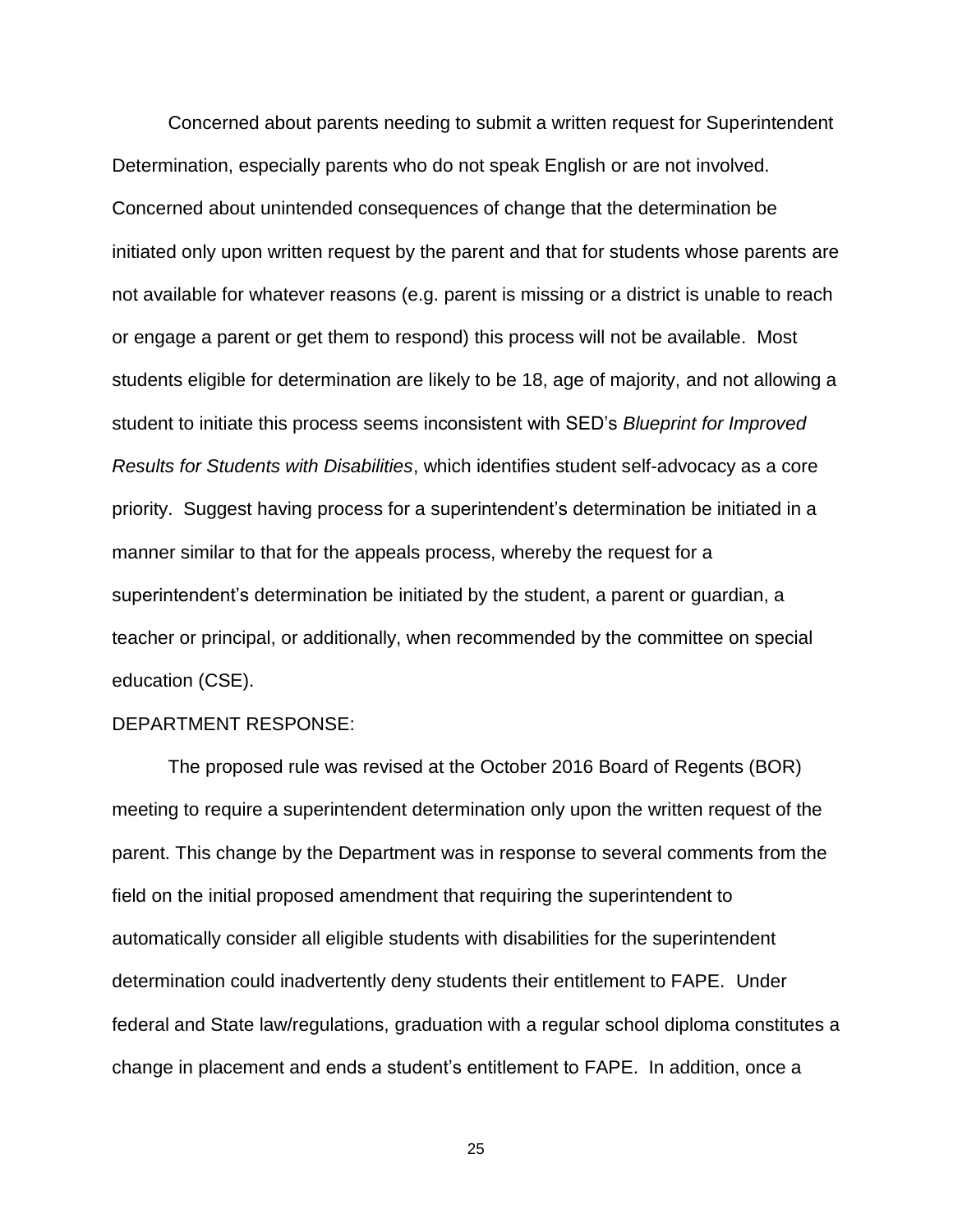student is determined eligible for a local or Regents diploma, parents and students do not have the right to decline such diploma. In addition, because NYS law does not allow procedural rights under the Individuals with Disabilities Education Act and Part 200 of the Regulations of the Commissioner of Education to transfer from parents to students with disabilities when they reach the age of majority, a student may not request a superintendent determination that could result in graduation with a regular diploma, unless such student is an emancipated minor in accordance with State law. Therefore, we decline to allow a student's teacher, principal or CSE to make a request for a superintendent determination that could end a student's eligibility for FAPE.

4. COMMENT:

Recommend individualized education program (IEP) form be revised so that transition section documents student progress towards a high school diploma and steps to be taken to help students work towards a diploma.

## DEPARTMENT RESPONSE:

SED will take this comment under advisement when considering any possible changes to the State's mandatory IEP form. Although not required by law or regulation to be included in a student's IEP, nothing would preclude the CSE from documenting a student's progress towards a high school diploma in the optional Student Information Summary form as a supplement to a student's IEP.

5. COMMENT:

Urge Department to extend superintendent determination to all students as students with disabilities are not the only population that struggles with Regents exams and students should not be penalized for not being able to demonstrate mastery of NYS